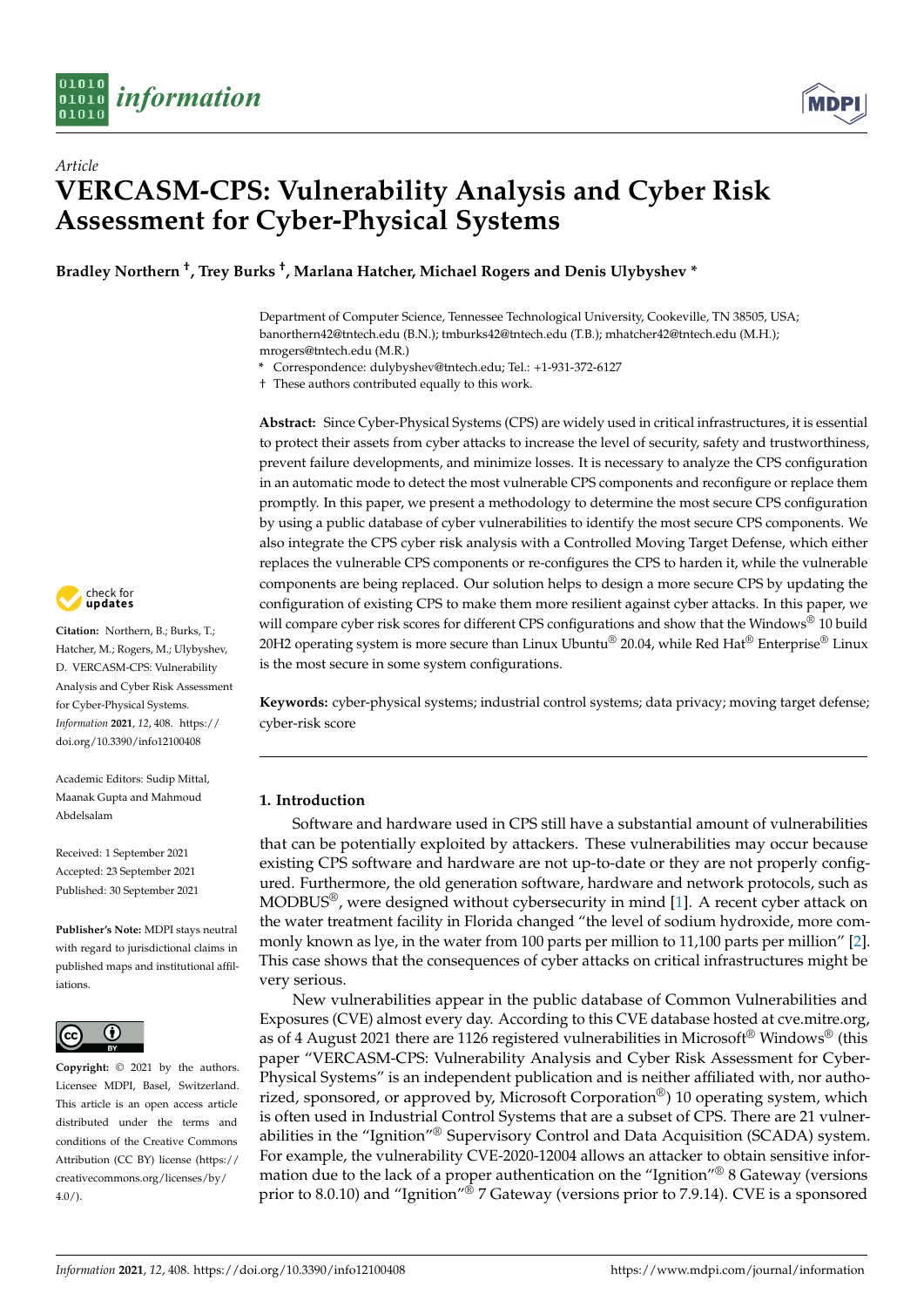development by the U.S. Department of Homeland Security (DHS), and The Cybersecurity and Infrastructure Security Agency (CISA). Since large-scale CPS may contain hundreds of software and hardware components, it is necessary to run the vulnerability analysis in an automatic mode and reconfigure or replace vulnerable CPS components promptly to make the CPS more resilient against cyber attacks. CPS reconfiguration is an important component of any security policy.

Work has been done to determine the CVE-based cyber risk associated with vulnerable software and hardware. However, most of this work has been applied to commodity systems, and none of it takes into account the need for continuous reconfiguration of CPS. In this paper, we propose a novel VulnERability and Cyber risk ASsessMent for Cyber-Physical Systems (VERCASM-CPS) methodology to determine and build the most secure configuration of CPS, relying on CVE-based cyber risk evaluation of its separate software and hardware components. Furthermore, we designed the mechanism to integrate the cyber risk evaluation engine with a Controlled Moving Target Defense (CMTD) in order to reconfigure or replace vulnerable CPS components in an automatic or manual modes. This allows to harden the CPS, reduce its cyber risks, and make the CPS more resilient against cyber attacks. The novelty of our solution includes the following:

- 1. CVE-based methodology to evaluate the Common Vulnerability Scoring System (CVSS) base score of each separate CPS component, including software and hardware components. This is used to compute the total CPS cyber risk score of an entire system;
- 2. Software framework for system administrators, CPS designers and operators to determine in automatic continuous mode the most secure CPS configuration for newly designed CPS and components to reconfigure or replace for existing CPS;
- 3. Sensitivity analysis ("What If" functionality) which allows to evaluate how replacing one or several CPS components would affect the total CPS cyber risk score;
- 4. Controlled Moving Target Defense to reconfigure or replace the most vulnerable CPS components in automatic or manual modes, based on the current state of the public CVE database.

The rest of the paper is organized as follows. In Section [2,](#page-1-0) we present the overview of the related work. In Section [3,](#page-4-0) we discuss the core design of our methodology. Section [4](#page-13-0) contains evaluation and experimental results. Section [5](#page-20-0) concludes the paper and Section [6](#page-21-2) discusses the future plans to extend our work.

### <span id="page-1-0"></span>**2. Related Work**

Aksu et al. [\[3\]](#page-21-3) presented a methodology that uses CVE scores to assess cyber risk in IT systems. Their approach incorporates many facets of the CVE scores given by NIST, and uses them to calculate a numerical product of probability of vulnerability exploitation and impact of the exploitation to determine the risk of attack based on the vulnerabilities. The approach takes into account threat sources and the chance of the attack occurring to estimate the risk. However, anticipating threat capability and motivation to come to a quantifiable measurement can lead to an inaccurate estimation unless the attacker is known to the victim in advance and/or prior extensive knowledge of the attacker is readily available. While CVE scores are meant to provide a measure of severity of the attack should it happen, it is unclear if using the metrics from the CVE score calculation would lead to a correct estimation of exploitation likelihood. They also dismiss certain vulnerabilities due to considering Intrusion Detection Systems (IDS) or Intrusion Prevention Systems (IPS) that may be in place, but do not account for the failure of these systems, time between intrusions and discovery for which the vulnerabilities could be exploited, or the ability of attackers bypassing these systems. Lastly, in contrast with our approach, there are no suggestions for mitigation strategies after the risk is calculated.

Spring et al. [\[4\]](#page-21-4) from Carnegie Mellon University presented a paper explaining why the Common Vulnerability Scoring System (CVSS) [\[5\]](#page-21-5) scores need to be more justified and transparent. They question some of the aspects of the CVSS calculation, such as the type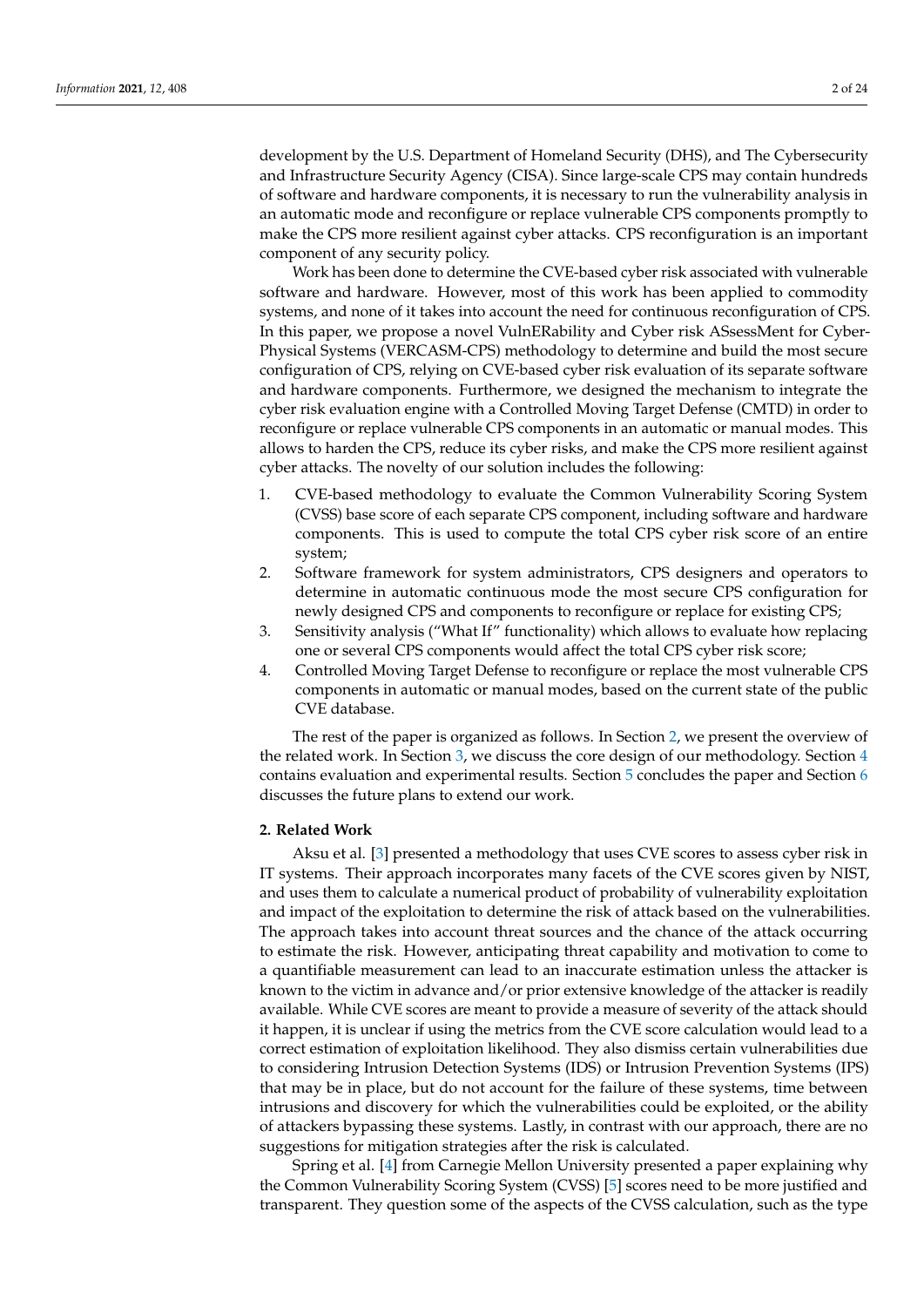of measurement and the translation of that measurement into numerical measure. They wonder how the importance of each metric was selected and how they are weighted. Spring et al. remark that the CVSS scores indicate severity of a vulnerability, but the security community may need a different type of indication, namely risk imposed or needed response time, rather than solely the severity. They touch on the areas of dissatisfaction that have been discussed in the cybersecurity community for over 10 years, for instance, the operational scoring issues. Lastly in the paper, the authors suggest methods and practices to refine CVSS scores, such as user and scoring studies as well as a specific rubric to follow for scoring to occur. However, they offer no example formula to create or represent the scores, nor do they suggest a specific rubric to follow to score any software.

Chang et al. [\[6\]](#page-21-6) investigated the overall trends of CVEs over the course of 3 years (2007–2010) in an effort to assist in the focusing of preventative and mitigation tactics. The researchers chose to examine the vulnerability types that encompassed the largest amount of CVEs, which include authentication problem, buffer overflow, cryptographic error, and Cross-Site Request Forgery. The data collection resulted in over 10,000 CVEs or nearly 50% of all reported during the time period. The authors found that the number of vulnerabilities had decreased, the severity of them had moved to lower levels, and the majority of them could be exploited through accessing the system's network without being checked for authentication at any point during the access. However, this work does not provide immediate tactics to mitigate vulnerabilities.

Tripathi and Singh [\[7\]](#page-22-0) made an effort to improve response to vulnerabilities by prioritising them by category through developed security metrics. They retrieved information from the National Vulnerability Database (NVD) from April 2010 to May 2011 which categorizes the vulnerabilities into 23 classes. They chose this time frame to account for the largest amount of time it takes to employ fixes. The authors calculated a security score for each of the vulnerability classes using CVSS scores and two factors they deemed important to the impact on severity, namely the availability of the patches and how long ago the vulnerability was initially reported. These are taken into consideration because as time passes from the initial report, the likelihood of the existence and employment of fixes is likely to increase. The scores are then calculated for two divisions of the vulnerabilities, those with patches and those without, and combined into a weighted sum. Tripathi and Singh [\[7\]](#page-22-0) found that the top three vulnerability categories are buffer errors, input validation, and resource management errors. Our methodology does not categorize vulnerabilities, but it continuously evaluates the cyber risk score for separate CPS components and the total CPS cyber risk score. Furthermore, our solution supports automatic replacement or reconfiguration of vulnerable CPS components.

Allodi and Massacci [\[8\]](#page-22-1) created their own databases in an effort to bridge gaps in the NVD and EnterpriseDB (EDB) for cyber attacks in the wild. The resulting databases are much smaller than those of NVD and EDB, and indicate different results. One of the created databases contains vulnerabilities that are included in Exploit Kits that are sold on the black market trade. The second is built to collect and store information about the particular attacks the researchers have interest in. The database that includes Exploit Kits may not be representative of actual attacks happening through the kits. These kits might be untrusted as they are from malicious sources. The information collection database is derived from another database, Symantec, and therefore is entirely dependent on it to pinpoint threats. The authors also explored the sensitivity of CVSS scores and report that the scores are not a good indication of the actual exploitation of vulnerabilities reported. However, CVSS are supposed to be an indication of the severity of the attack should it be exploited, not if it will be exploited.

A company, Tenable<sup>®</sup> [\[9\]](#page-22-2), has produced a proprietary software (Tenable<sup>®</sup> Lumin) that gathers necessary information from multiple sources to assess the vulnerability and cyber risk of software [\[10\]](#page-22-3).

The Cyber Exposure Score (CES) is calculated using two individual scores dubbed Vulnerability Priority Rating (VPR), and Asset Criticality Rating (ACR). The VPR score is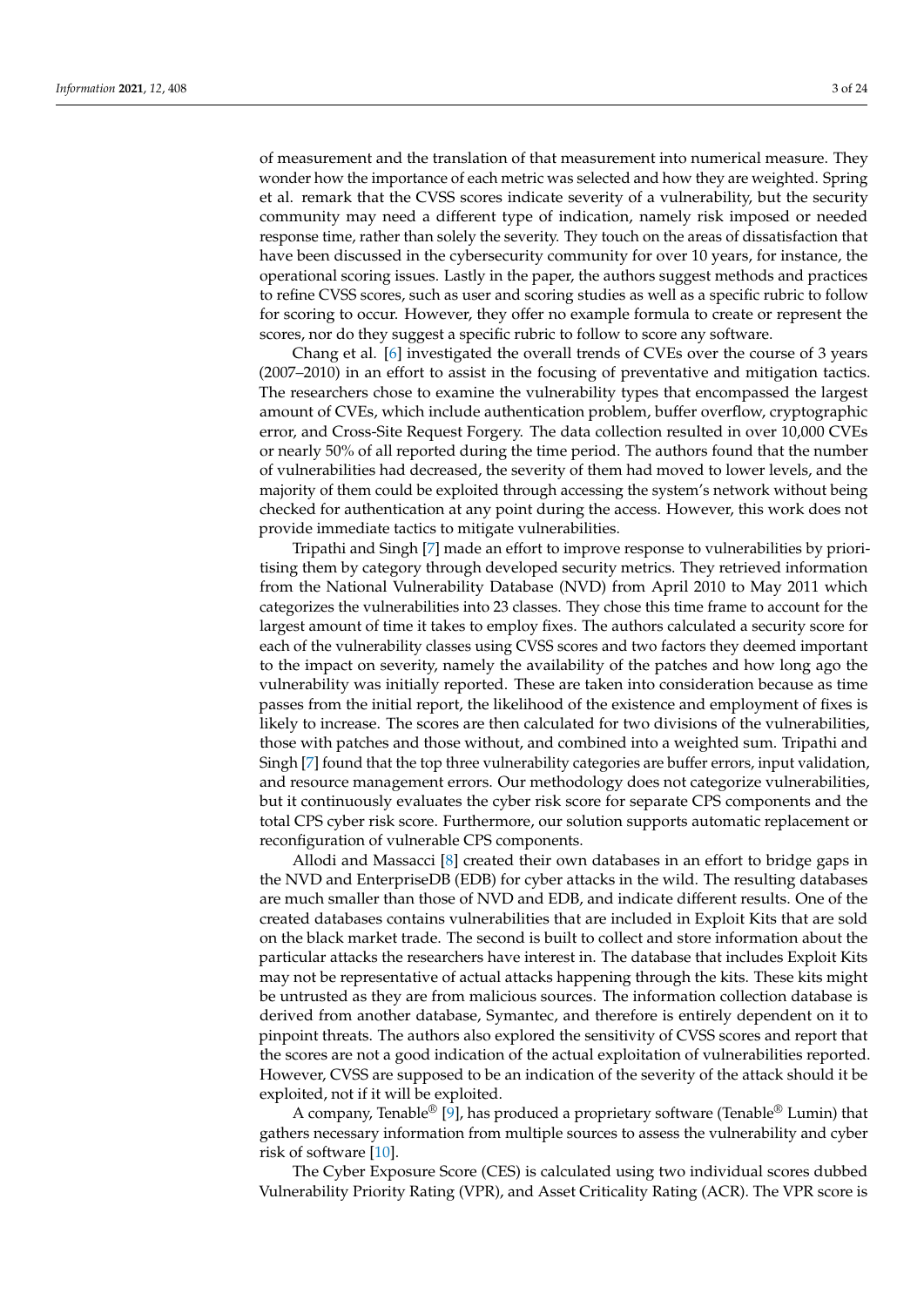a machine-generated number obtained from Tenable®'s machine learning algorithm. It is claimed that the VPR is calculated faster and in a way that prioritises the threat more than using CVSS alone. The ACR score is a user-influenced number that indicates the importance of an asset to the particular user. The Tenable® Lumin software has its own set of rules to assign the ACR score if the user does not look to employ that part of the software.

While the general mathematics and information are very straight forward, the machine learning algorithm, data sources, and anything there within are kept rightfully private by Tenable®. They provide users with a list of recommended actions to follow in order to reduce their CES, which can consist of updates and fixes that may or may not reduce the risk score depending on reports of the solution over time, rather than mitigation by switching to another software component that is considered less of a risk without fixes. The work by the Tenable $^{\circledR}$  Lumin software relies on the geometric mean. They explain that this was chosen to ensure pieces of software with few vulnerabilities are scored closer to a zero value. This would seem to undervalue threats from components with few but very critical vulnerabilities. This software looks at the current setup of components and calculates the proper risk scores. The software would have to be reapplied after a component change. Our solution, in contrast, supports running a separate "What If" procedure to see the change in the total risk score for the system without actually changing the component. Furthermore, our solution supports automatic reconfiguration or replacement of vulnerable software components.

The software tool called "Vulners" [\[11\]](#page-22-4) can perform the vulnerability audit for Linux systems and networks. In contrast with this tool, we compute the cyber risk score for each software component and the entire system. Furthermore, our solution can evaluate the cyber risk score for non-Linux software, as well as for the hardware. Finally, our solution is integrated with the CMTD, which replaces the vulnerable components and hardens the system while the reconfiguration is in process.

Schlette et al. [\[12\]](#page-22-5) proposed security enumerations that can "cover various Cyber Threat Intelligence (CTI) artifacts such as platforms, vulnerabilities or even natural hazards" in CPS. A CPS security enumerations search engine allows to retrieve information about vulnerabilities related to a search query, for example, the hardware or software product name. In our approach, we compute the cyber risk score for separate CPS components and the entire CPS configuration, including software and hardware, based on registered CVEs. Furthermore, our approach allows automatic software and network reconfigurations in order to replace vulnerable CPS components and harden the CPS.

Jacobs et al. [\[13\]](#page-22-6) proposed a machine learning-based solution to find best practices in fixing vulnerabilities. Their solution further illustrates the EPSS model [\[14\]](#page-22-7). In this model they explore on which vulnerabilities should be fixed first rather than lesser ones that get exploited much less. Unlike our solution which handles processing the cyber risk score for the entire system, their solution focuses on each individual CVE for a particular software or hardware.

Nikoloudakis et al. [\[15\]](#page-22-8) proposed a machine learning-based solution for an Intrusion Detection System using a Software Defined Networking (SDN). Their approach "detects existing and newly introduced network-enabled entities, utilizing the real-time awareness feature provided by the SDN paradigm, assesses them against known vulnerabilities, and assigns them to a connectivity-appropriate network slice" [\[15\]](#page-22-8). While this work is shown to work with Identify, Protect, and Detect vulnerabilities, they are for the individual entities, while our solution is for an entire system of entities or components. Our approach allows to evaluate and reconfigure the existing CPS in automatic mode, based on the CVE database of cyber vulnerabilities.

Adrian R. Chavez [\[16\]](#page-22-9) implemented moving target defense by randomizing IP addresses and ports of each entity in a control system network with nine entities. Their strategy changed the IP addresses and port numbers in a range of frequencies varying from one second to setting static addresses. They used switches capable of Software Defined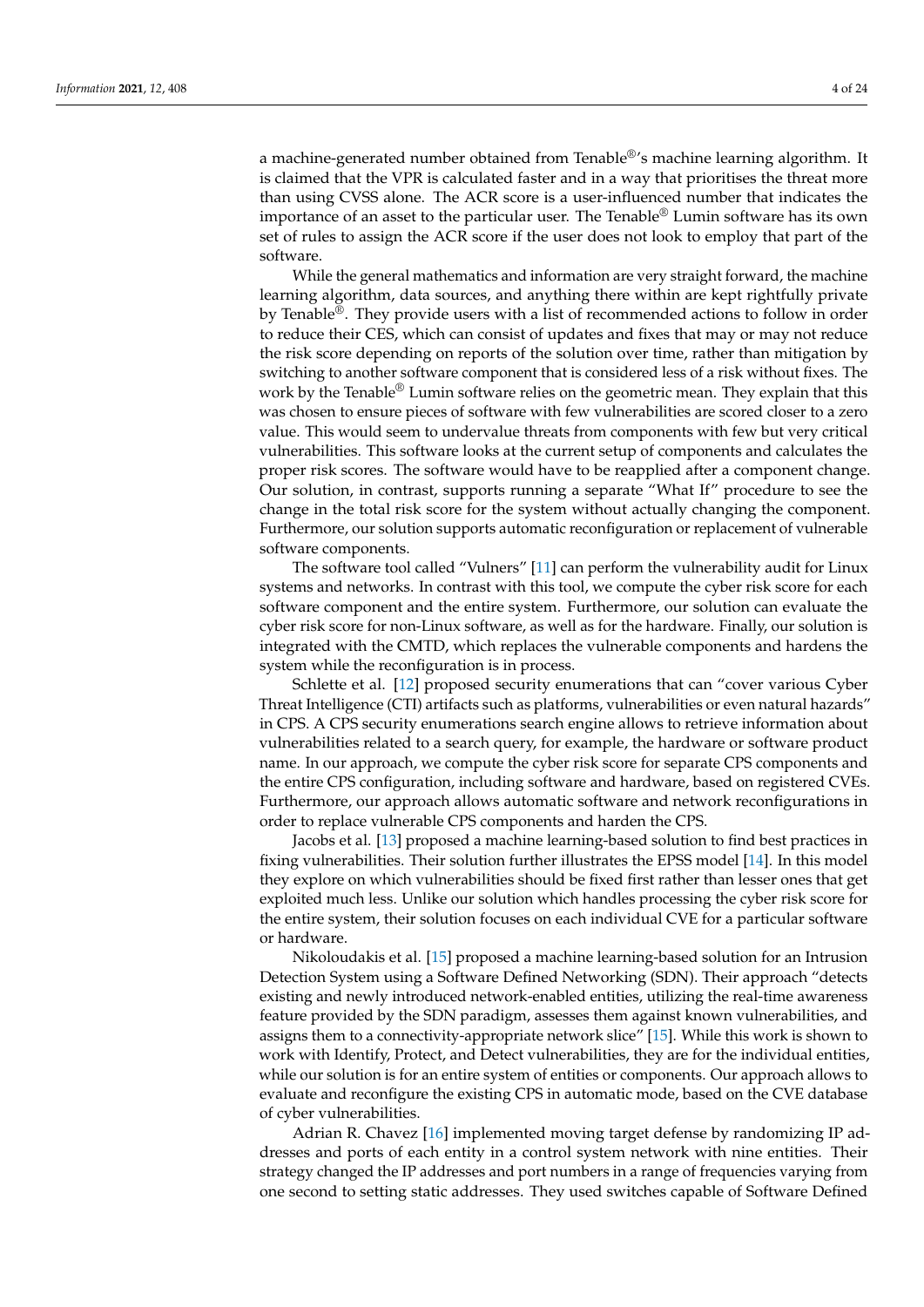Networking to manage the moving target defense implementation. A device they called the randomization controller was added to the network to communicate the new addresses and ports to all the devices whenever a change was made. An additional router was added to the implementation to handle out-of-band communications between the switch and randomization controller. In addition to the moving target defense, the hosts in the network are running machine learning algorithms to detect anomalous behavior in the network. In contrast, our CMTD solution can be implemented into most environments without required additional hardware.

Sailik Sengupta [\[17\]](#page-22-10) discussed using AI algorithms to help make MTD more efficient and how to use MTD to make AI agents more secure. To make MTD more efficient, they used a repeated Bayesian game to determine the best switching scheme for the agents in a web application scenario. To help the algorithm with figuring out if a move is good or bad, they mine data from the CVE database and use the scores from CVSS to generate reward values for the AI algorithm. Our VERCASM-CPS engine triggers CMTD based on cyber risk scores of CPS components in order to replace or reconfigure vulnerable components. Our CMTD switching scheme will also be modified by the cyber risk evaluation results. For example, more vulnerable CPS configurations would require more frequent configuration changes.

Markakis et al. [\[18\]](#page-22-11) proposed a system to protect healthcare networks from devices that are vulnerable to common cyber threats. The system continuously monitors devices that are connected to the network, and new devices before they can connect. Devices are assigned to different virtual LANs, where they have differing levels of access based on the safety score of the device. In contrast, our solution provides vulnerability analysis for each individual software and hardware component, as well as for the entire system. If the software is unsafe, our Controlled Moving Target Defense process will change the software to a different version or replace it with a different software. Our solution also hardens the system by changing its configuration, for example, IP addresses.

Markakis et al. [\[19\]](#page-22-12) discuss the use of an accelerated device in the network edge to increase computational power and storage of edge devices. Our solution relies on the information about software and hardware versions on each device being shared with the VERCASM-CPS engine. If VERCASM-CPS is implemented in an environment using computationally weak sensors and actuators, accelerators may be added between the CPS hardware and the VERCASM-CPS engine to provide the computational power needed to communicate this data, and to continue its normal tasks.

Toupas et al. [\[20\]](#page-22-13) proposed a deep learning model for an IDS. This approach can be integrated with our solution, which can spot vulnerable software and hardware components in the system. The most vulnerable components are more likely to be used by network intruders and be a root cause of an anomaly.

# <span id="page-4-0"></span>**3. VERCASM-CPS Core Design**

In designing our VERCASM-CPS solution, we used a microservice style architecture. This leverages the efficiency of resources and allows VERCASM-CPS to more broadly serve clients in CPS. Monoliths require an overcompensation of services, which are barely used, or parts of a system that do not need the resilience of more expensive hardware. With a microservice design, we fully support a REpresentational State Transfer (REST) implementation [\[21\]](#page-22-14). As seen in Figure [1,](#page-5-0) we have three main microservices: Application Programmable Interface (API) Gateway, Discovery Service, and an Analytics Service. Each have their own role defined in the system. Each microservice uses a RESTful process in which they communicate with each other. Each of the microservies besides the API gateway is using Spring Boot for Java Development Kit (JDK), version 11. Spring Boot allows VERCASM-CPS to easily adapt to our needs with use of dependency injections. A simpler representation of data flow can be seen in Figure [2.](#page-5-1) We will explain below how each service works and why it is unique to a monolithic design and also how the data flow through our system.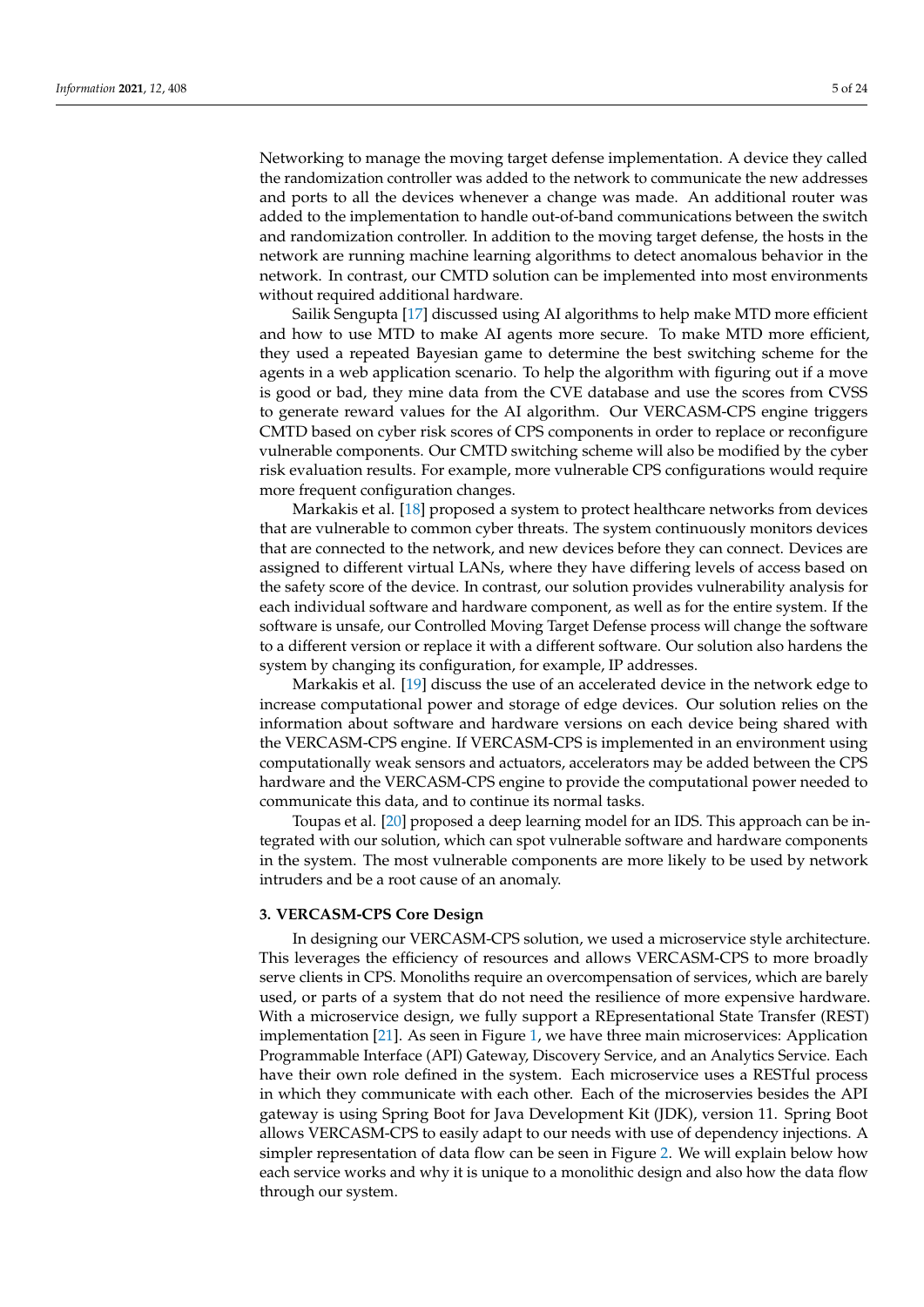<span id="page-5-0"></span>

**Figure 1.** UML Diagram of VERCASM-CPS.

<span id="page-5-1"></span>

**Figure 2.** General Workflow of VERCASM-CPS.

### *3.1. Discovery Service*

We must first discuss the role of our Discovery Service (DS). This allows each service to talk with each other without hard coding ports or IP addresses, as these types of data can change on-the-fly. An incentive for using a service discovery is the fact that it is easier to load balance when a system administrator needs to load more services due to high traffic times. For example, around the holidays major retailers may need to add more services on their web servers to handle more database retrievals. If it were to be hard coded, each service would need to be gone through and manually changed to represent each new end point. This is time consuming and is not efficient in a dynamic environment that servers require.

In making a service discovery, there are two main schools of thought, client versus server side designs. In client side discovery, the client is not the actual user, but instead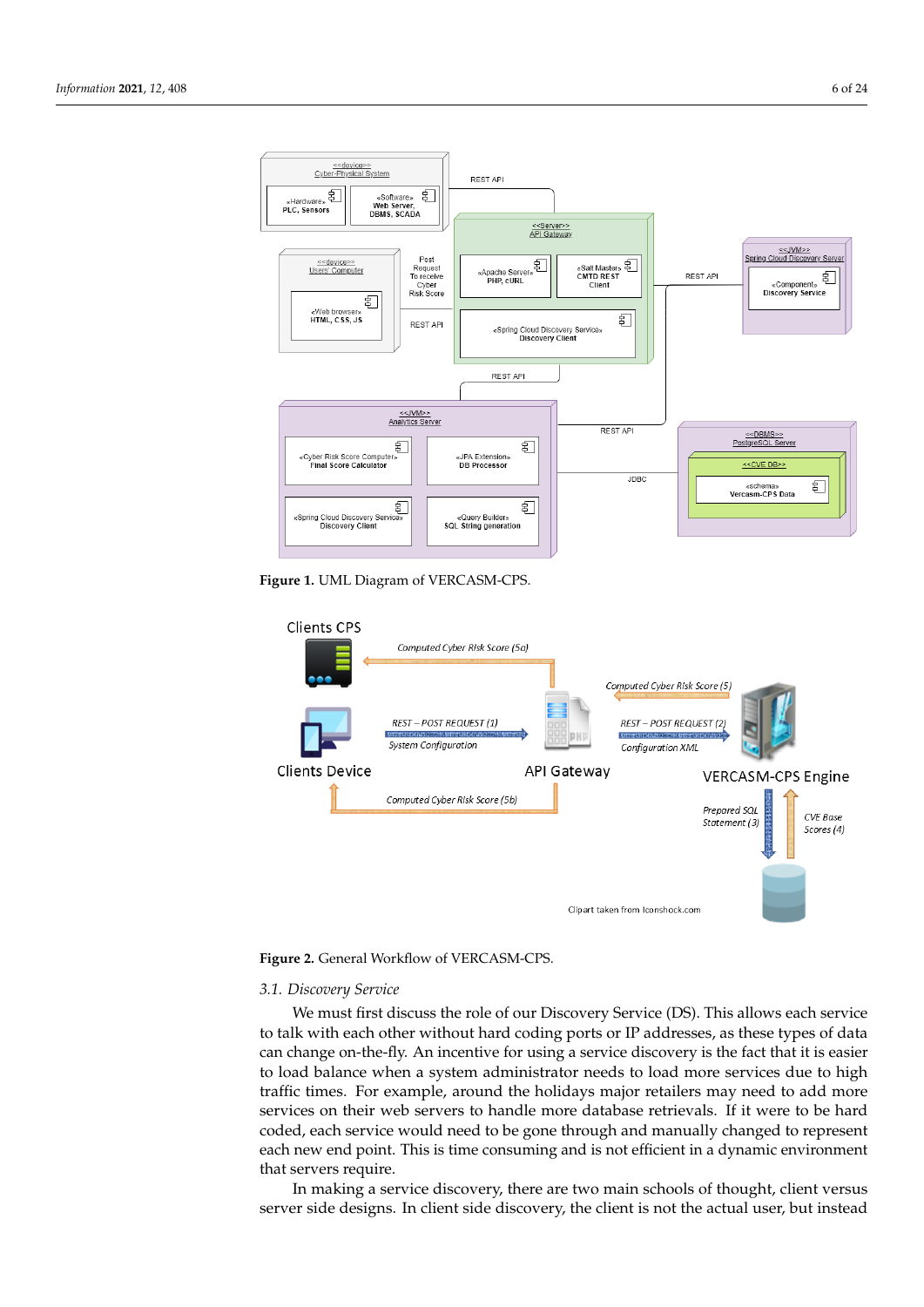another service. A client sends an initial request to a service registry to find the service it wants to talk to. In our design, the client or the API gateway, sends a request to the discovery server and wants to know how it can communicate with the analytics service. This model is familiar with most individuals as we use this in our daily lives. For example, a user wants to shop online. A user may need to find the website on Google to go there. Google is the service registry, the other website is the service a user needs, and a user is the client. One disadvantage however is that the client must make two calls: one to the service registry and the other to the service it needs. On the other hand, there is server side discovery. The client sends one request, and the DS forwards that request to the service it needs. A real world example of this is a large call center. If the client calls one main phone line, a receptionist will forward the client's call to the right department or person, rather than giving the client another number to call back with. One disadvantage with this design is the added complexity.

With our design, we use a client side discovery model. Our design runs Eureka [\[22\]](#page-22-15). Eureka was originally developed by Netflix® and made open source with collaboration of Spring Cloud<sup>®</sup>. With Eureka<sup>®</sup>, it handles all the necessary functions in which a client or service can look up the name of a service then send the requests. One major benefit of Eureka that incentivized our choice was the advanced caching it has. If a service route disappears, it caches the previous route for that service so the client will not have to wait for the connection to re-appear. We must also discuss the discovery clients in the different services and gateways. It sends out heartbeats to the service registry as a service. These are sent in case another service needs to know where it is located on a server or in the cloud. This allows the service to be dynamically load balanced.

# *3.2. API Gateway*

The API Gateway is responsible for handling forward facing requests. Forward facing means that if the user would execute a Domain Name Service trace to the front end, they would only see the IP address of the Gateway. Its main job is to act like a router. Thus, depending on what the user wants to see, it will route traffic to the services that are allowed for that user. In the case of our design, we will introduce an example and discuss each subsequent service, show how it interacts with each service, and why that service is needed. In our example, we first initialize the request from the front end for an Operating System (OS) and a SCADA system through a RESTful POST request. A generated CPS configuration structure is then drafted in the API Gateway to be sent. This is illustrated in Listing [1,](#page-7-0) using pseudocode. The CPS configuration may include an operating system: Debian [\[23\]](#page-22-16) version 10, type 64 bit, and one program: the SCADA system "Ignition"® version 8.0.17 [\[24\]](#page-22-17). The API Gateway is written in PHP [\[25\]](#page-22-18) (This solution is not endorsed or made by The PHP Group) language, rather than our back-end system, written in Java, later discussed. Using RESTful API and microservices, we can implement algorithms in different languages that do certain tasks the best. The main computation occurs in a Java Virtual Machine (JVM) [\[26\]](#page-22-19). A front facing website running purely in a compile type design makes the developer to stop the server and re-compile every time a change is needed. With PHP being a scripted language, we can change code on-the-fly, such as HTML that is served to the client. This leaves the computationally intensive services able to run on more dedicated machines. Having a web interface allows us to implement a "What If" functionality over a software scanner that allows users to test their entire system with certain CPS components rather than being forced to only evaluate what they already have in terms of installed software or hardware.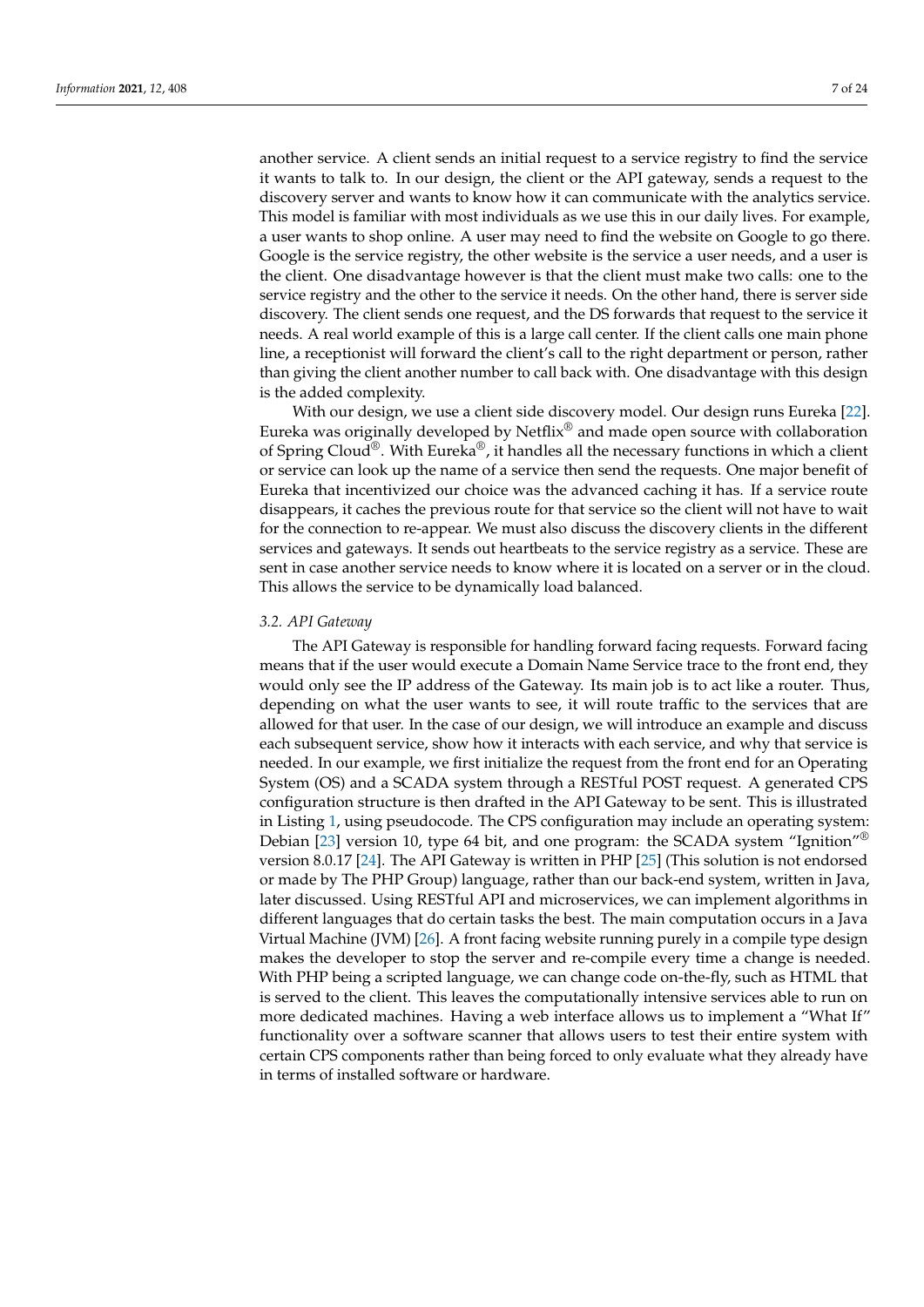<span id="page-7-0"></span>**Listing 1.** Generated CPS Configuration Structure (in pseudocode) sent from API Gateway to Analytics Service (VERCASM-CPS Engine).

```
Operating System Name: OS-name
Operating System Version: OS-version
Number of programs: N
  Program 1 ID: id 1
  Program 1 Name: program-name 1
  Program 1 Version: program-version 1
  ...
  Program N ID: id N
  Program N Name: program-name N
  Program N Version: program-version N
```
*3.3. Analytics Service*

We will continue our example here in the Analytics Service. Once a POST request is received from the API gateway, it stores the necessary information to query the PostgreSQL® Relational Database Management System (RDBMS) [\[27\]](#page-22-20). This service ultimately will return the cyber risk score back to the API Gateway then back to the client's web browser. We will discuss each sub-component of this service, in the likeness of a method or function that this service provides: Query Building with Database Connections, the Cyber Risk Computer, and the CMTD.

### 3.3.1. Query Builder

The data arriving from the API Gateway are stored in the Java objects. These objects hold the retrieved data from the generated CPS configuration structure, as seen in Listing [1.](#page-7-0) The data are then sent to a query builder where each query is built upon a base template. First, we must discuss how Common Platform Enumerations (CPE) are composed. Each CPE follows a simple template in which a colon, ':', is used as a delimiter as seen in Listing [2.](#page-7-1) For each "part" it has three possibilities as shown in Table [1.](#page-7-2)

<span id="page-7-1"></span>

{part}:{vendor}:{product}:{version}:{update}:{edition}:{language}

<span id="page-7-2"></span>**Table 1.** Part Possibilities.

| <b>Notation</b> | <b>Definition</b>       | Example                          |
|-----------------|-------------------------|----------------------------------|
| a               | Application             | "Ignition" $^{\circledR}$        |
| $\Omega$        | <b>Operating System</b> | Red Hat® Enterprise Linux ® [28] |
|                 | Hardware                | Modicon <sup>®</sup> M221        |

In our example, we use Debian® as the OS which will be denoted 'o'. In some CPEs, the version which that application or OS refers to is not in the CPE but rather to other keys, such as 'version start including' or 'version end including'. Hence, we construct Regular Expressions (REGEX) in the query builder. In Listing [3,](#page-8-0) line 17 and line 34 are for matching CPEs that have the name of the software and the version included. The second REGEX is where there is no version included in the individual CPE as shown in Listing [3,](#page-8-0) line 23. This REGEX is queried twice, once for if the CPE contains no version as mentioned and the other for if the versions are in other columns. We designed our system so that if a CPE contains no version and there are no versions in other keys, we assume that this CVE is affected by all versions of that software. Note that, in the REGEX inside of our SQL statement of Listing [3,](#page-8-0) 'PART' is replaced with an *o*, defining the Debain OS.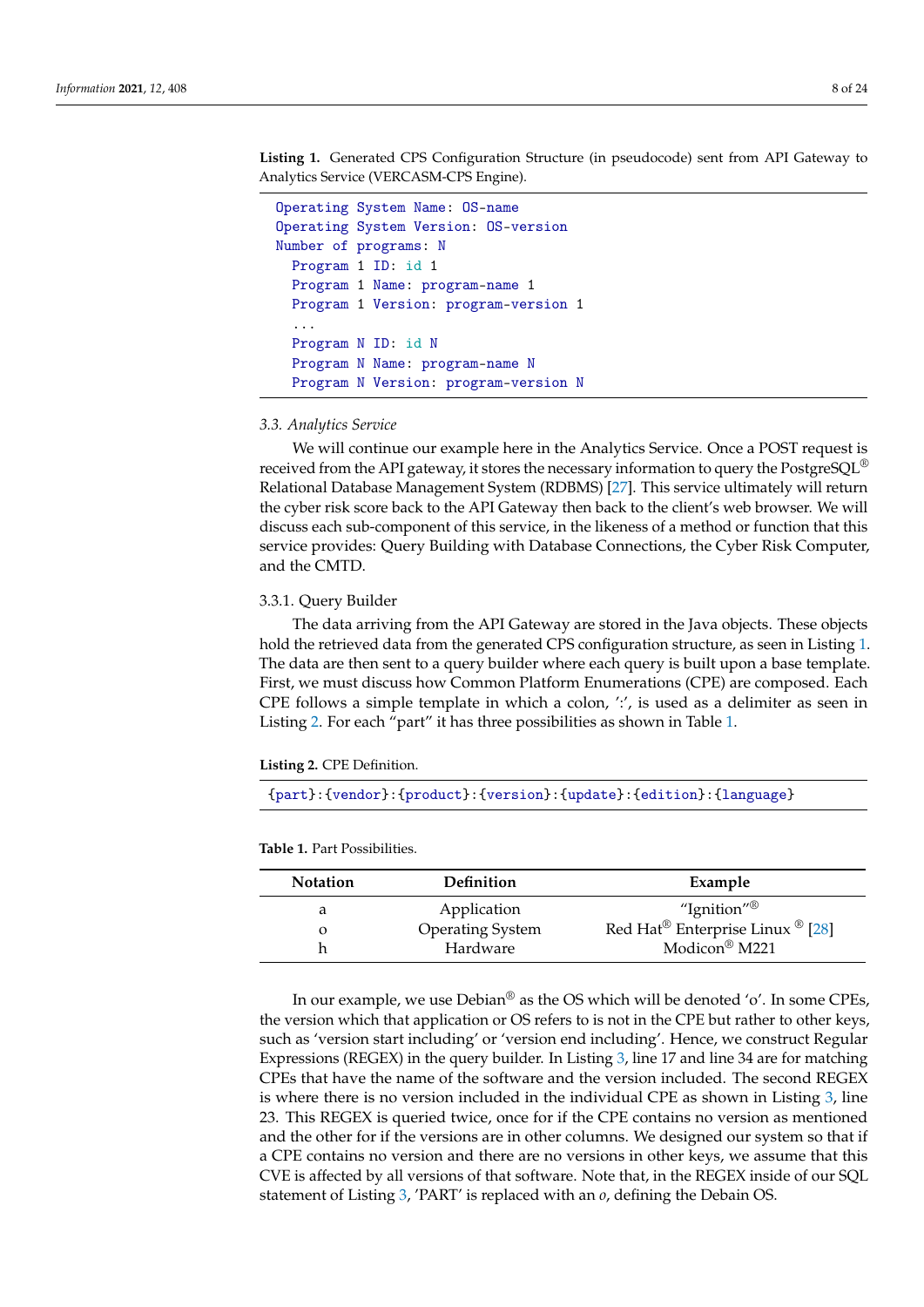<span id="page-8-0"></span>**Listing 3.** SQL Query of an OS.- confirmed

```
SELECT
       DISTINCT cve_name,
       CASE
          WHEN version3_base=NULL then
            version3_base=version2_base
         WHEN version2_base=NULL then
            version2_base=5.0
       END.
       9 COALESCE(version3_base,5.0) as version3_base,
10 cpe_column
11 FROM vercasm-cps_data
12 WHERE
13 (
\left| \right| cpe_column LIKE '%debian%10%x64%'
15 AND
16 cpe_column \tilde{ } cpe:2\.3:[o]:([\w]{0,40}):([\w]{0,40}):([a-z\d]{0,40})'
_{17})
18 OR
19 (
20 cpe_column LIKE '%debian:%'
_{21} AND
22 cpe_column ~ 'cpe:2\.3:[o]:([\w]{0,40}):([\w]{0,40}):\*:\*:\*:\*:\*:\*:\*:\*'
23 \mid \mid )
24 OR
25 (
|26| cpe_column LIKE '%debian%'
27 AND
28 (
29 version_start_including LIKE '%10%'
30 \text{ R}31 version end including LIKE '%10%'
32 \parallel )
\text{33} \| \text{ AND cpe\_column } \text{* } 'cpe: 2 \backslash .3: [o]:([\w] \{0,40\}):([\w] \{0,40\}):\*:\*:\*:\*:\*:\*:\*:\*'\*'
34 )
```
We begin our SQL query to SELECT each 'cve\_name' attribute, which is what VERCASM-CPS uses as an ID. This is what a client commonly references to the name of a CVE, for example, *CVE-2021-33910*. Since multiple CPEs can be determined for each CVE, we use *DISTINCT*. This only returns the base score of each CVE for any CPE that matches with it. Each CVE has its own CVSS. Each CVSS is based on a wide range of metrics such as attack vector, user interaction, and the Confidentiality, Integrity, and Availabilty impacts [\[5\]](#page-21-5). This comes in two referenced versions CVSS2 and CVSS3, the latter being newer. We designed our query to prioritize the newest version of the scoring system. However, some CVEs, which can date back to 1999, only contain a version 2 score. Thus, we developed a case system that follows several rules as seen in Table [2.](#page-8-1)

<span id="page-8-1"></span>**Table 2.** Breakdown of Case Options and Coalesce in Listing [3,](#page-8-0) lines 3–12.

| If Statement                 | <b>Then Statement</b>                           |
|------------------------------|-------------------------------------------------|
| If CVSS3 is null             | Then Automatically assign it to the CVSS2 score |
| If CVSS2 is null:            | Then Set it to a median score of 5.0            |
| If any score remains as NULL | Set it to the median score of 5.0               |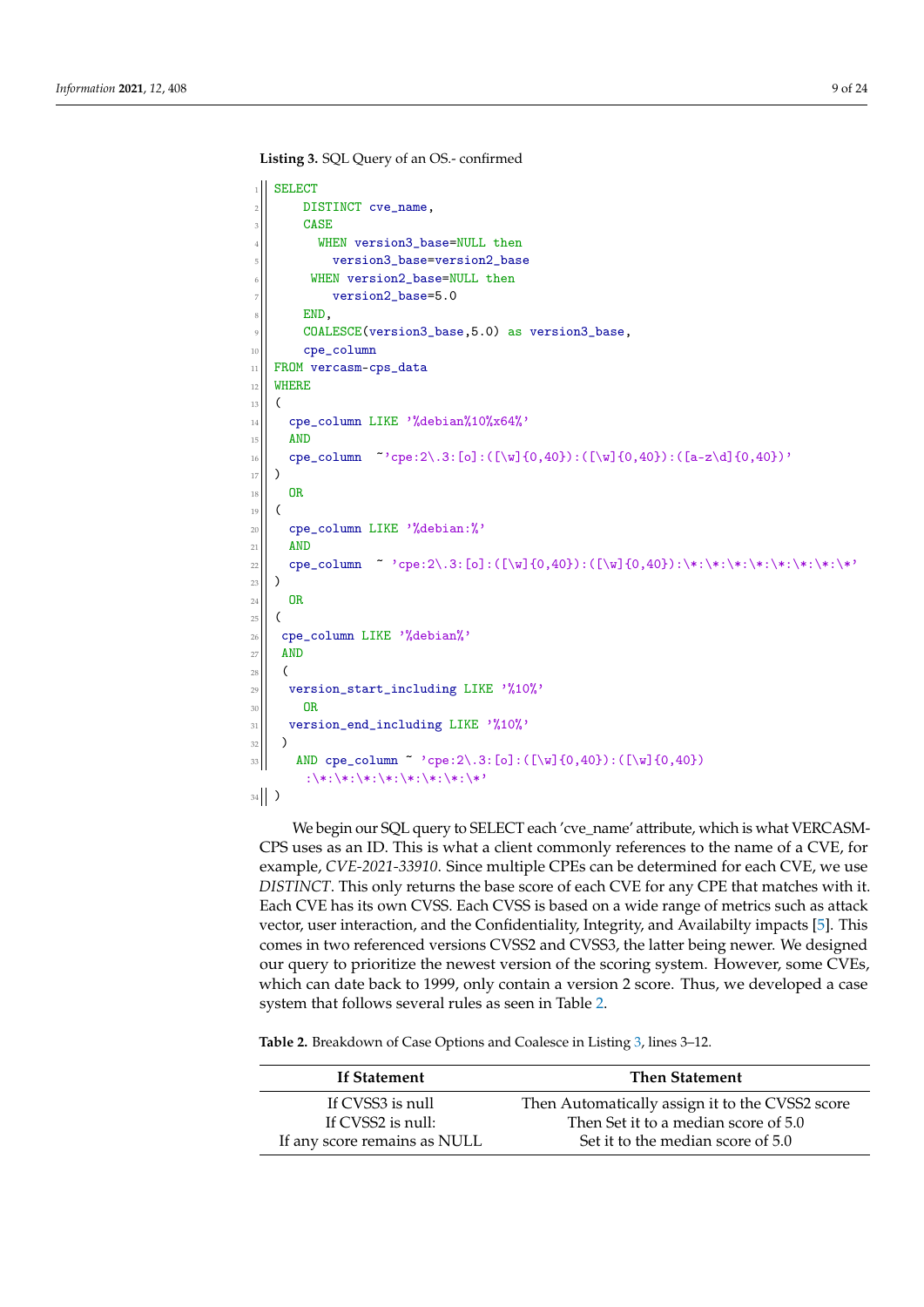On occasion, the CVSS version 2 or version 3 contains no base risk score; this can have an affect on our system. The other is the occasion where a cyber risk score was never assigned for a CVE. In both cases, the CVE cyber risk scores have yet to be assigned. By default, we assign the CVE cyber risk score as 5.0, which is the median value for the interval from 0 to 10 with step 1. For new software and hardware releases, the CVEs are not discovered and published for some time after their release. In this case, the CVE represents a zero-day vulnerability, which is unknown. We assume that the newly released software or hardware is not perfectly secure and their vulnerabilities will eventually be discovered and published in the NVD. We assign the cyber risk score as 5.0 for the new software or hardware components. We think it is more practical than conservatively assigning a critical score 10.0 or a score 0 which indicates that the CPS component is perfectly secure.

To retrieve the CVE records for a given software or hardware CPE that exists, the SQL query shown on line 17 continues to check the cpe\_column attribute. This represents the individual CPEs. We check three possibilities of CPE enumerations. First, we check if the CPE contains the name of the software or hardware, version, and type. Note that the software or hardware name must be before the version, and the version must be before the type. In our example Debian 10 64bit , it must also match our REGEX shown on line 17 denoted by *AND* keyword. Second, we check if the CPE only contains the name of the OS. It is common for Microsoft® OS to use the notation of Windows® 10: *windows\_10*. To check in that example if it affected all Windows®, and not the *\_10* part, we put the OS next to the delimiter. It must also match the REGEX on line 23. Finally, as mentioned above, we check other columns in which the CPE does not contain the version numbers but are in other keys. To check these two, we use the *OR* keyword. However, in order to match, it must match line 34 as well. For the software, we can see the *PART* is reference by an *o*, and further applications would be denoted by an *a*. Each subsequent query is a *UNION* each of the previous queries. This accomplishes a few items: reduces the number of open connections and minimizes planning time taken up by the RDBMS.

### 3.3.2. Java Persistence API Repository

Once the query is formatted and validated, we use an extension of Java Database Connectivity (JDBC) named the Java Persistence API, or JPA, which is an extension of paging and sorting, to an extension of CRUD: Create, Read, Update, and Delete. More specifically, extensions are Java $^{\circledR}$  packages that extend the core functionality of previously defined Java® classes. The JPA extension, as a repository, supplies basic built-in queries to do simple queries such as selecting IDs or updating tables. For our complex query, we use a JDBC template that is sent over to the Postgres<sup>®</sup> RDBMS. JPA handles transactions and normal RDBMS operations in which a developer may need to handle manually. An example of this can be seen in Figure [3.](#page-10-0)

### 3.3.3. Cyber Risk Computer

When considering how each of the vulnerabilities for a piece of CPS software or hardware should be represented, it was decided that we will rely on weighted averages to compute the total CPS cyber risk score. Weighted average would allow for the vulnerabilities with higher CVSS scores to heavily influence the mitigation tactics taken. This choice also allowed for software with few but high-rated scores to be taken into account and not simply cast aside. Lastly, because the number of vulnerabilities is finite, a weighted average suited the data. The mathematical definition of a weighted average follows.

**Definition 1** ((Weighted Average) [\[29\]](#page-22-22)).  $x = \frac{\sum_{i=1}^{n} w_i x_i}{\sum_{i=1}^{n} w_i}$ , where each weight  $w_i$  is a non-negative *real number and each x<sup>i</sup> is a data point and n is the number of said points.*

The ranges of the CVSS scores given by NIST were taken into account. Instead of simply assigning each data point a different weight, each range was assigned a weight and each number inside that range had that weight applied. This allowed for the average to be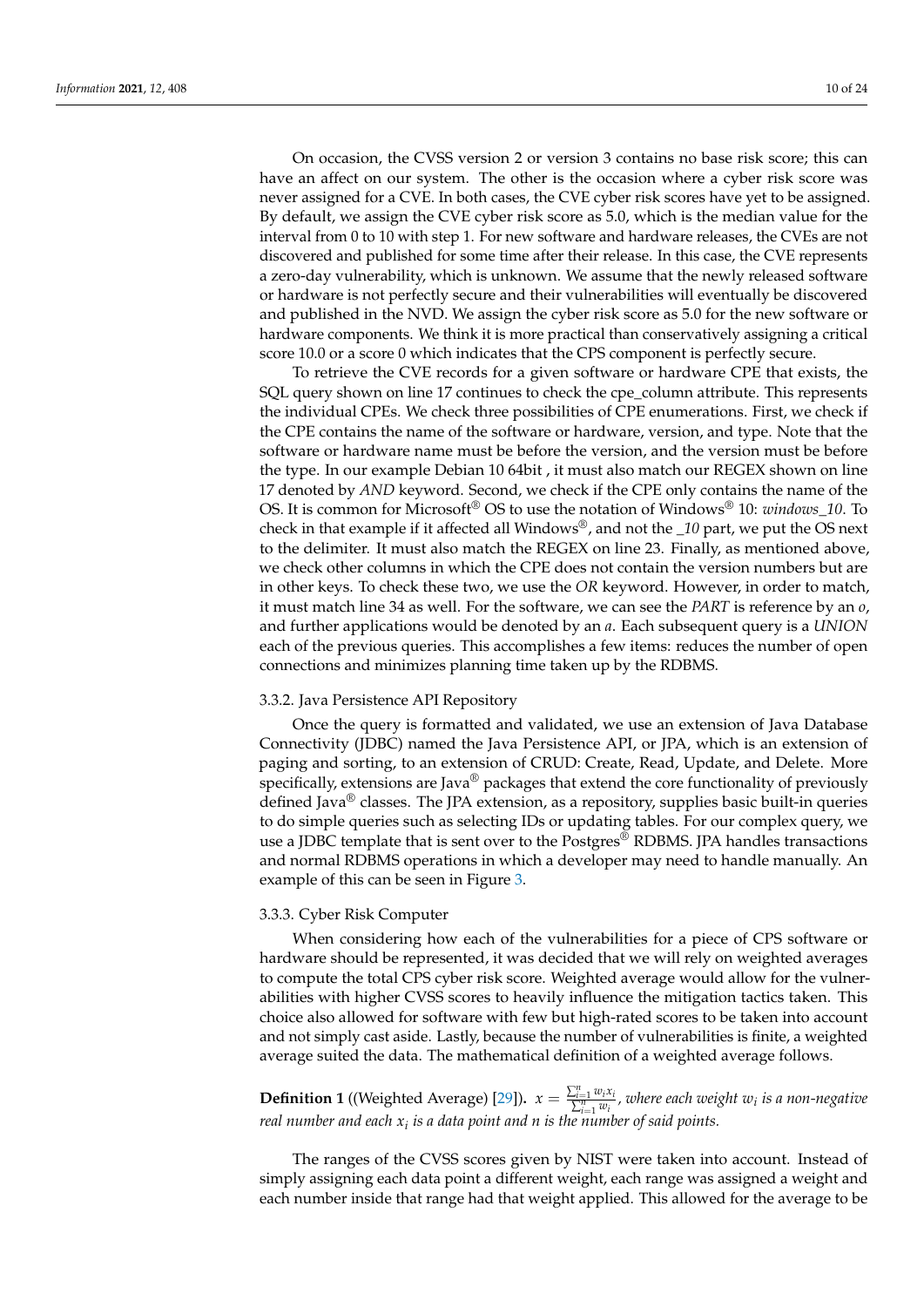influenced by these weights and tend toward the necessary range. To obtain the necessary gaps, the weights to be assigned had to have enough differentiation to create them. Thus, different set weights needed to be evaluated to find the lone set that allows for the weighted average to land in the range needed. Table [3](#page-10-1) depicts the three set of weights evaluated.

<span id="page-10-0"></span>

**Figure 3.** VERCASM-CPS Database Workflow.

<span id="page-10-1"></span>**Table 3.** Weights assigned per range.

| <b>Severity Ranges</b> | <b>Weights A</b> | <b>Weights B</b> | Weights C |
|------------------------|------------------|------------------|-----------|
| Low $(0.1-3.9)$        | 0.1              | 0.1              | 0.1       |
| Medium (4.0–6.9)       | 0.2              | 0.2              | 0.2       |
| High $(7.0-8.9)$       | 9.5              | 0.6              | 0.9       |
| Critical (9.0-10.0)    | 1.5              | 1.6              | 4.4       |

These weights were developed with interval creation in mind, as well as the Fibonacci sequence, a sequence used frequently in computer science.

Weights A were computed using the following formula:

$$
w_i = w_{i-1} * t_i, \tag{1}
$$

where  $t_i \in [2, 2.5, 3, 3.5...]$ .

Weights B were computed with the following formula:

$$
w_i = (w_{i-2} + w_{i-1}) * 2.
$$
 (2)

Weights C were computed using the formula:

$$
w_i = (w_{i-2} + w_{i-1}) * t_i
$$
\n(3)

where  $t_i \in [2, 3, 4, 5...]$ .

The range in which the weighted average tends needed to fall into one of the predefined ranges given by NIST (Table [3\)](#page-10-1). Thus, it needed be shown that the range does not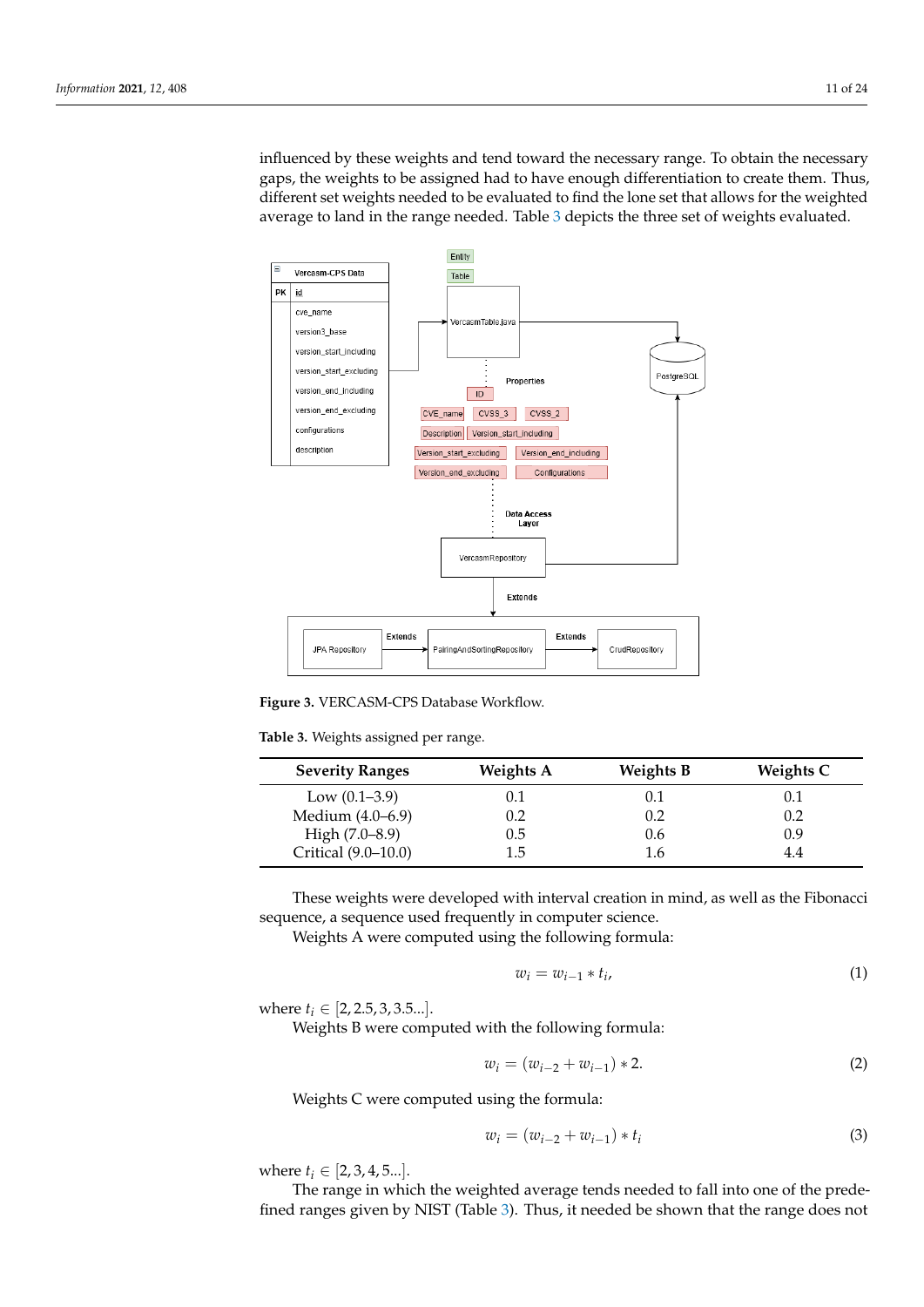tend toward a negative number and that it does not exceed 10.0. The weighted average with the weights defined in Table [3](#page-10-1) will not tend toward a negative number due to both sums involved are sums of positive numbers. This is due to the fact that the weights and numbers in the ranges are positive, and hence, the multiples and subsequent sums will be positive. It is left to show that the average in question will not exceed the boundary of the ranges (10.0).

**Theorem 1.** Let  $x = \frac{\sum_{i=1}^{n} w(x_i) x_i}{\sum_{i=1}^{n} w(x_i)}$  $\frac{\sum_{i=1}^{i=1} w(x_i) x_i}{\sum_{i=1}^{n} w(x_i)}$  where each weight is defined by the piece-wise function:

> $w(x_i) =$  $\sqrt{ }$  $\Big\}$  $\overline{\mathcal{L}}$ 0.1,  $x \in [0.1 - 3.9]$ 0.2,  $x \in [4.0 - 6.9]$ 0.9,  $x \in [7.0 - 8.9]$ 4.4,  $x \in [9.0 - 10.0]$ *,*

*each*  $x_i \in [0.1 - 10]$  *and n is the number of CPS components evaluated. If*  $x, x_i$ , *and*  $w(x_i)$  *is as defined, then*  $x \leq 10.0$ *.* 

**Proof.** Let *x*, *x*<sub>*i*</sub>, *w*(*x*<sub>*i*</sub>), and n be defined as in the above Theorem 1. To show that *x*  $\leq$  10.0, we must show that a finite number of the highest possible value for  $x_i$  with the highest weight  $w(x_i)$  is less than or equal to 10.0. Hence, we let  $x_i = 10.0$  and  $w(x_i) = 4.4$ . Therefore,  $x = \frac{\sum_{i=1}^{n} w(x_i) x_i}{\sum_{i=1}^{n} w(x_i)}$  $\frac{\sum_{i=1}^{n} w(x_i) x_i}{\sum_{i=1}^{n} w(x_i)} = \frac{\sum_{i=1}^{n} (4.4)(10.0)}{\sum_{i=1}^{n} 4.4}$  $\frac{n_{1}(4.4)(10.0)}{2^{n}_{i=1}4.4} = \frac{n(4.4)(10.0)}{n(4.4)} = 10.0$ . Thus  $x \le 10.0$ , as desired, and since all other possible combinations of weights and possible values of  $x_i$ 's are less, then the weighted average stays in the necessary range.  $\Box$ 

In continuation of our example, if Linux Debian OS returns 11,360 CVSS scores and "Ignition"<sup>®</sup> SCADA returns 21 CVSS Scores, they are calculated in our score computer equally. We consider each vulnerability from every component, in our design. For example, if a vulnerability comes from the OS or SCADA we treat them as if either will contribute to increase the attack surface. As seen in the query builder, each software and hardware component, including the OS, is considered equally adverse to vulnerabilities in a system. In our example, cyber risk scores are calculated using the same weights, in a pool of 11,360 + 21 = 11,381 CVSS scores, to compute the total CPS cyber risk score for an entire system.

### *3.4. CVE Database*

Each CVE year can be downloaded from the NVD. Each subset of CVE years is in the form of a Javascript Object Notation (JSON), which then is further processed into our RDBMS, Postgres®. With the JSON searching, we pull out the CVE id, CVE description, CPE, base score, and any version-related content represented for each CVE.

In planning our model, we consider every vulnerability in each CPS component not independently to each other. System administrators and CPS operators input all the software on their devices and the hardware in use into our VERCASM-CPS framework. We search all related CVEs and CPEs for the keywords of all hardware, software and the operating system given. We use a future focused model that shows the worst case scenario for software installed on a user's computers. We also provide a "What If" functionality. This functionality allows the user to track the CPS cyber risk score either over time or through experimentation in designing a system. VERCASM-CPS allows for system administrators to know collectively in advance whether to install one program or another, one piece of hardware or another. This allows them to see how vulnerable their CPS is or could be. Other models of similar type to ours seem to only consider certain types of attacks or prefer to see the source code. While these models are beneficial in their own right, VERCASM-CPS disregards the source code and the type of attack allowing all types of both to be considered on an even level. VERCASM-CPS is system-agnostic for the cyber risk analysis and can run wherever a JVM may execute.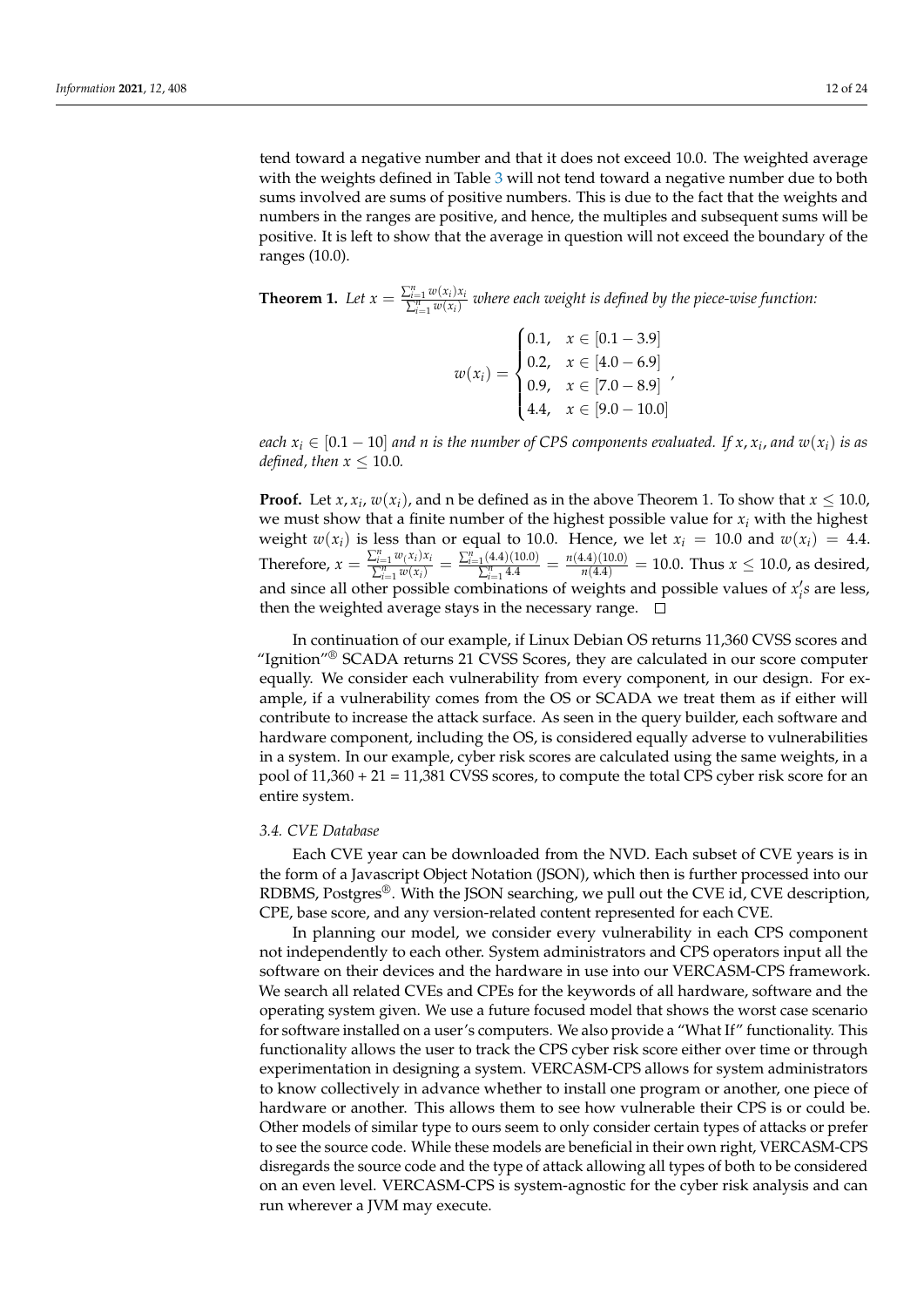# *3.5. Controlled Moving Target Defense*

Once the cyber risk score has been evaluated and sent back to the user, if it is above a specified threshold set by system administrators, CPS operators, and engineers, our CMTD solution ensures that the software configuration of the CPS is always the most secure based on the known vulnerabilities gathered from the CVE database. It also hardens the CPS by changing IP addresses and port numbers of the devices in the CPS network. The software configuration changes are handled by the automation and infrastructure management software Salt [\[30\]](#page-22-23). The network configuration changes are performed by scripts located on CPS devices that have enough computational power. Once a significantly large cyber risk score has been detected, Salt will be activated and the scripts on the device will be executed. These scripts are written in shell script. Salt can also change installed software components on the device. Thus, if for example, a web browser has a high cyber risk score determined by the VERCASM-CPS engine, Salt can uninstall that web browser and install a more secure replacement. The workflow of VERCASM-CPS can be seen in Figure [4.](#page-13-1)

Salt can be run on any computer that can install the Salt software and connect to the local network. It is based on a master and minion system. This is where the minions know the IP address of the master, and the master can send instructions to the minions. Instructions can be sent to any number of minions at once, so it is possible to change the configurations of every device at once or individual devices. In order for Salt to work, the master and minion process must be running on the respective computers. The master process should be running on the same computer that detects CVE scores, so there is no network communication required to issue commands to the minions. It is important to note that a Salt master can also be a minion, so if the computer detects a high CVE score on itself, Salt can handle the configuration changes and make it more secure.

A Salt master can also check current hardware usage for several components of its minions. By using the status module, a Salt master can read information about the current usage of the CPU, memory, and storage of a minion. This is a useful tool that allows for remote monitoring of the minions, which may lead to the detection of malware that is running on the minion. Once anomalous behavior has been detected, the Salt master can use tools from the 'ps' Salt module to see the running processes of a minion and kill any that are suspect. It can also see the usage of each resource that a process is taking, for example how much memory or CPU usage a process is using, which can also help find any programs that are taxing on the performance of the machine, or have crashed and are consuming resources.

CMTD is a process that applies to both the CPS software and hardware. If we find that there is no safe configuration with Linux Ubuntu, we can go in and change the operating system to Microsoft® Windows® 10 with a more secure build. Once the operating system is changed, the Salt minion service will need to be installed and configured again, but once it is running, the Salt master can handle installing packages and software needed by the users.

Our framework can generate recommendations to replace vulnerable hardware in a manual mode. While the replacement is in progress, CMTD can reconfigure vulnerable hardware to make it more resilient against cyber attacks. Since we do not control the software itself, like in the EPSS model for developers, we use CMTD to move configurations around to not arrive at the same vulnerabilities. For example, CMTD can change the hardware network address. Examples of hardware vulnerabilities include the Meltdown and Spectre vulnerabilities that affect most modern CPUs, including those manufactured by AMD, Intel<sup>®</sup> (Intel is a trademark of Intel Corporation or its subsidiaries [\[31\]](#page-22-24)), and ARMTM (AMBA, Arm, Arm ServerReady, Arm SystemReady, Arm7, Arm7TDMI, Arm9, Arm11, ... are trademarks or registered trademarks of Arm Limited (or its subsidiaries) in the US and/or elsewhere. The related technology may be protected by any or all of patents, copyrights, designs and trade secrets. All rights reserved [\[32\]](#page-22-25)).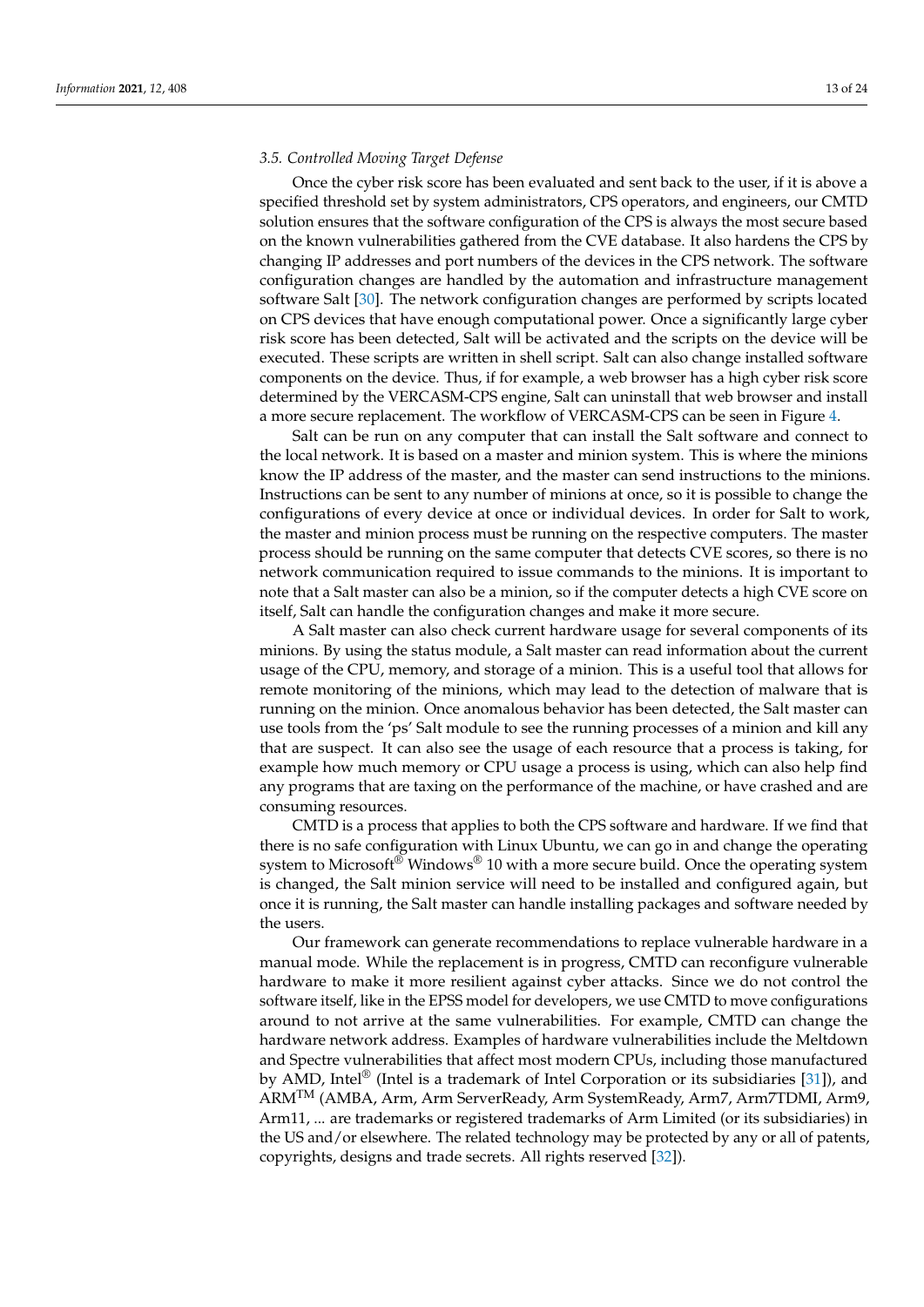To summarize, CMTD can be used to change the following things in the system:

- IP Addresses
- Installed software
- Operating System
- **Hardware**
- Memory layout with address space layout randomization
- Sensors and peripheral devices connected to the system

# <span id="page-13-1"></span>**CPS Configuration**



**Figure 4.** Integration between VERCASM-CPS Engine and Controlled Moving Target Defense.

# <span id="page-13-0"></span>**4. Evaluation**

In testing our core design of VERCASM-CPS, we developed a Cartesian product model where we tested for the mean, geometric mean, and the three classifications of a weighted average. The basis of a Cartesian product allows us an insight into the idea that the size of the categories need not be the same in order to analyze them and how many types of software and hardware configuration setups are possible. This is important to our work because, as previously mentioned, we want our users to be able to design their hardware and software configuration in advance by taking into consideration the most secure software and hardware options. The definition of a Cartesian product follows.

**Definition 2** ((Cartesian Product) [\[33\]](#page-22-26))**.** *If A and B are sets, the Cartesian product of A and B is the set:*  $A \times B = \{(a, b) : (a \in A) \text{ and } (b \in B)\}.$ 

There is an important property of Cartesian products: "if A and B are finite sets, then  $|AB| = |A||B|$  because there are |A| choices for the first component of each ordered pair and, for each of these, |*B*| choices for the second component of the ordered pair [\[33\]](#page-22-26)." Since the contents of the categories are finite in our case, we can apply this property to find the number of possible configurations when we examine different sizes of these categories. Thus, since we have six categories of four components being evaluated in our design, this implies 4  $\times$  4  $\times$  4  $\times$  4  $\times$  4  $\times$  4 = 4<sup>6</sup> = 4096. If we add another two versions of software to any of the categories then it becomes  $6 \times 4 \times 4 \times 4 \times 4 \times 4 = 6 \times 4^5 = 6144$ . This will also allow users to anticipate how many different ways they could possible configure their hardware and software system.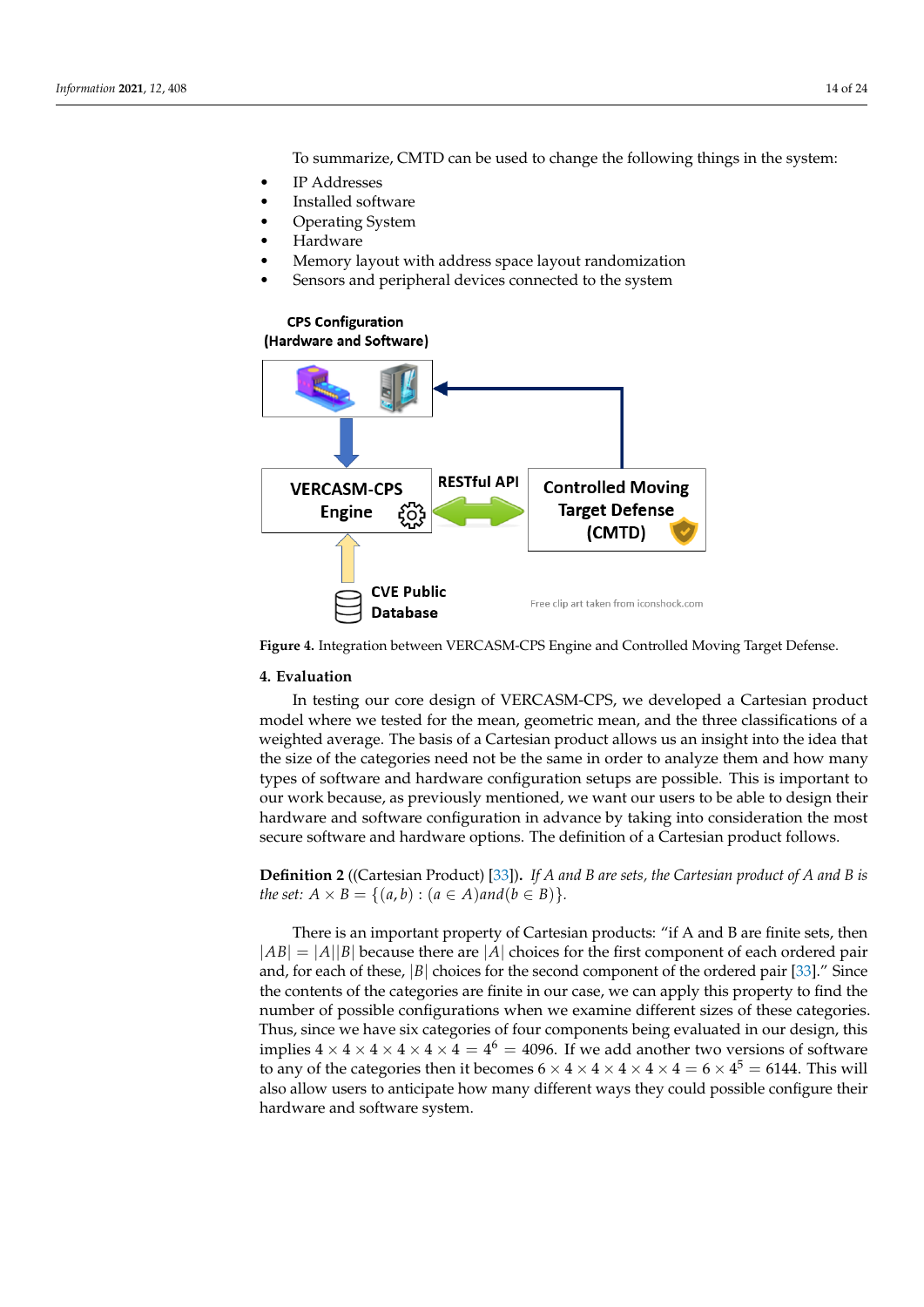In our methodology, we followed a few assumptions: Windows® and Linux®.

- Data Gathered from CVE, such as the CVSS is a trusted, reputable source.
- We assume our base hardware and software, such as JVM is trusted.

Furthermore in methodology, we tested using two operating systems (OS) bases, Microsoft<sup>®</sup> Each base then included two version each as shown in Table [4.](#page-14-0) We then tested each OS for an inclusion of different software categories. These categories included are shown in Table [5.](#page-15-0) Categories were chosen based on what an engineer may use on an example of an industrial control system. Each system was tested for all permutations of possible versions and vendors for each OS. For this example, it also aligns with a permutation with replacement model to the same outcome, for which there are four softwares in each category where each version, no matter the vendor, is independent of each other. There are six total categories including one for the operating system. We tested  $4<sup>6</sup>$ , 4096, permutations. The system was tested in a sequential format, where the the first permutation ran first up to the number of permutations. However, after choosing our classification, we also tested Linux Ubuntu, adding another 2048 iterations. Below is our system configuration for conducting tests with VERCASM-CPS including the RDBMS, which was hosted on the same computer.

- CPU: AMD® Ryzen® 7 3700X @ 4.4 Ghz; RAM 32 GB DDR4 @ 3200 Mhz [\[34\]](#page-22-27).
- OS: Microsoft® Windows® 10 Pro, 64 Bit
- Web Server: Apache<sup>®</sup>, Apache<sup>®</sup> Tomcat<sup>®</sup> with Spring Boot<sup>®</sup> [\[35\]](#page-22-28)
- JDK: AdoptOpenJDK Version 11

<span id="page-14-0"></span>

| Table 4. Operating Systems Tested. |
|------------------------------------|
|                                    |

| Name                       | <b>Version</b>   |
|----------------------------|------------------|
| Red Hat Linux <sup>®</sup> | 8.3              |
|                            | 8.2              |
| Windows® 10                | 20H <sub>2</sub> |
|                            | 2004             |
| Ubuntu®                    | 20.04            |
|                            | 18.04            |

### **Table 5.** Software Tested.

| Name                                                                                        | <b>Version</b> |  |  |
|---------------------------------------------------------------------------------------------|----------------|--|--|
| Web Browser                                                                                 |                |  |  |
| Firefox®                                                                                    | 88             |  |  |
| Firefox®                                                                                    | 89             |  |  |
| Chrome®                                                                                     | 86             |  |  |
| Chrome®                                                                                     | 89             |  |  |
| Database Management System                                                                  |                |  |  |
| Oracle RDBMS®                                                                               | 18c            |  |  |
| Oracle RDBMS®                                                                               | 19c            |  |  |
|                                                                                             | 12             |  |  |
| $\begin{array}{l} {\rm PostgreSQL}^{\circledR} \\ {\rm PostgreSQL}^{\circledR} \end{array}$ | 13             |  |  |
| Web Server                                                                                  |                |  |  |
| Nginx $^\circledR$                                                                          | 1.17.10        |  |  |
| $Nginx$ <sup>®</sup>                                                                        | 1.19.7         |  |  |
| Tomcat <sup>®</sup>                                                                         | 9.0            |  |  |
| Tomcat <sup>®</sup>                                                                         | 10.0           |  |  |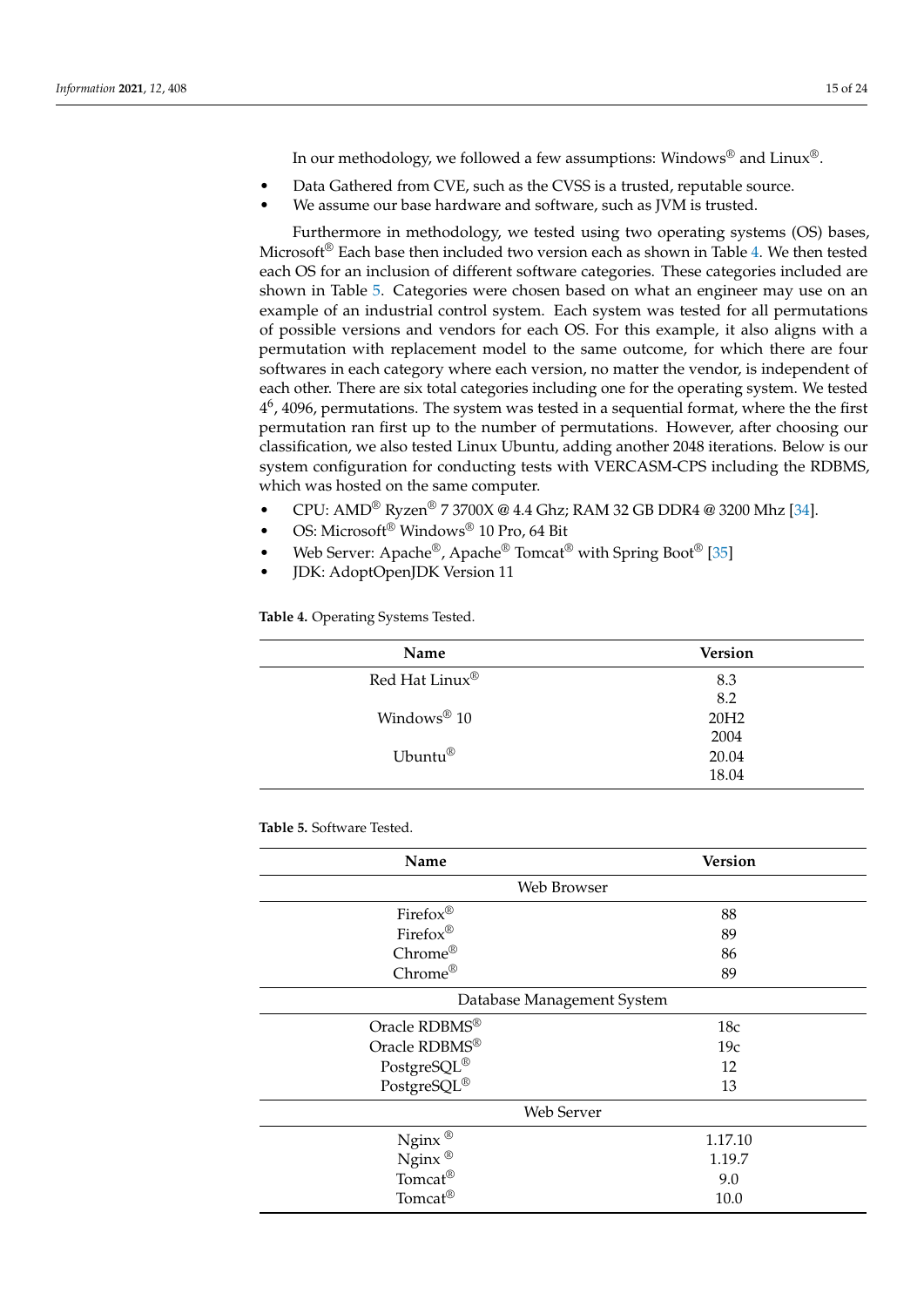| Name                                                                                 | <b>Version</b> |
|--------------------------------------------------------------------------------------|----------------|
| Achiever                                                                             |                |
|                                                                                      | 6              |
|                                                                                      | 7              |
|                                                                                      | 19             |
| Peazip <sup>®</sup><br>Peazip <sup>®</sup><br>7zip <sup>®</sup><br>7zip <sup>®</sup> | 20             |
| <b>SCADA</b>                                                                         |                |
| "Ignition" <sup>®</sup><br>"Ignition" <sup>®</sup>                                   | 8.0.17         |
|                                                                                      | 7.9.17         |
| Webaccess/SCADA                                                                      | 8.3            |
| Webaccess/SCADA                                                                      | 9.0            |
|                                                                                      |                |

<span id="page-15-0"></span>**Table 5.** *Cont*.

In choosing the classification of weights, we ultimately chose classification *C*, as seen in Table [3.](#page-10-1) We tested all three classifications as seen in Figure [5.](#page-15-1) In this test, we used 4096 permutations of software. We also tested for mean and geometric mean as seen in Figure [6.](#page-16-0) Our Cyber Risk Score is less conservative, and it better reflects the probability of a given cyber vulnerability to be exploited. Versus other products in this space, our solution works with a wide range of CVEs. We made an effort to ensure that higher CVSS scores are weighted as such. Even though a product may have more vulnerabilities, they all may be minor versus a hardware or software package with few CVSS scores but all above the critical range.

### Categorization of Weight classifications

<span id="page-15-1"></span>

**Figure 5.** Tested Weight Classifications.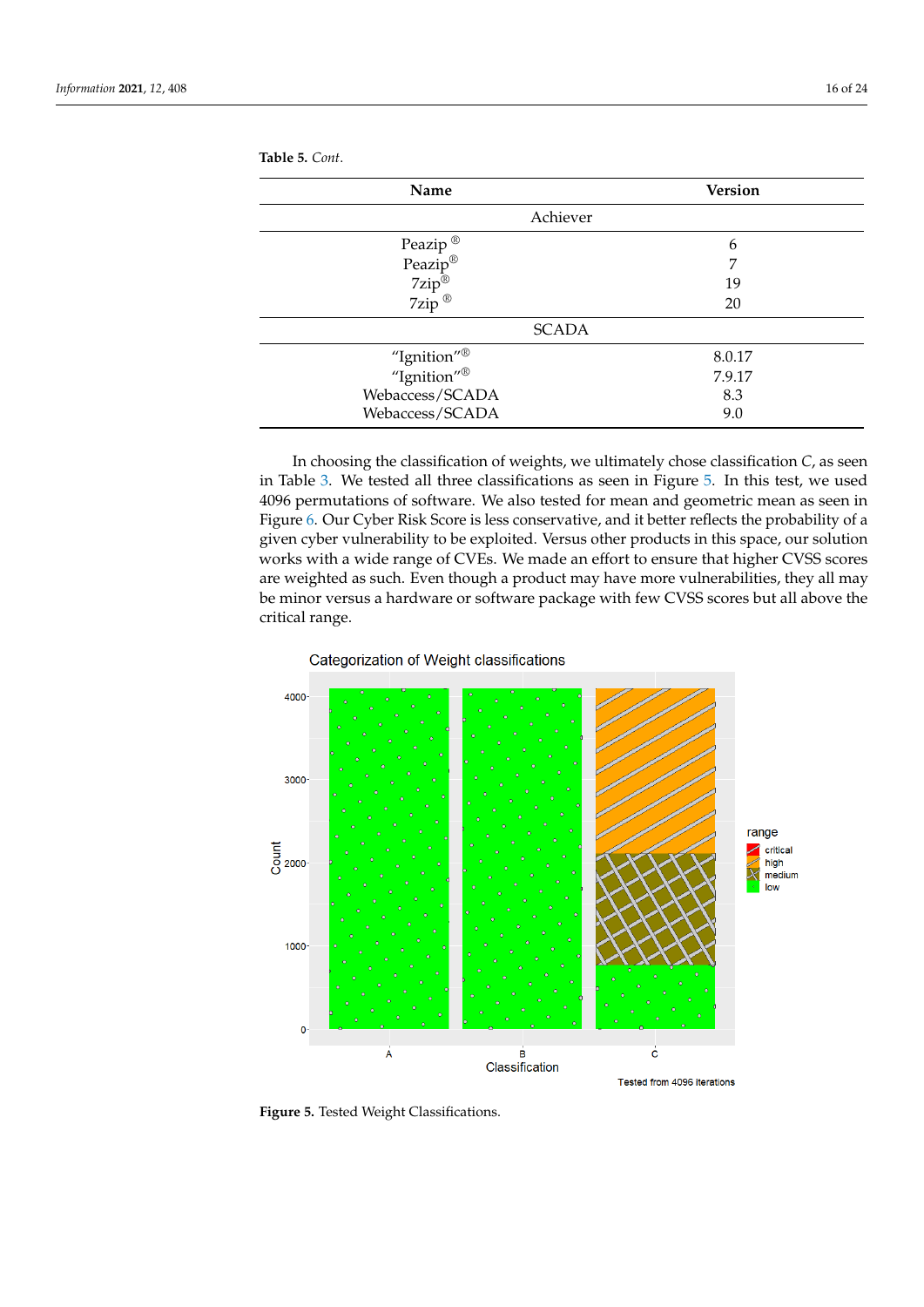<span id="page-16-0"></span>



In one example shown in Table [6,](#page-17-0) we found many instances where changing the OS or SCADA system to a previous version actually decreased the cyber risk score. In this example, all systems were tested for using Chrome® 89, Tomcat<sup>®</sup> 10.0, 7zip<sup>®</sup> 20, for a Web browser, Web Server, and Archiver respectively, the only category which changed was the SCADA version of Webaccess/SCADA between versions 8.3 and 9.0 [\[26,](#page-22-19)[35](#page-22-28)[–38\]](#page-23-0). This example shows the benefit of our system of engineer's trying to find the most secure operating system and SCADA system possible. In some environments, Windows® is preferred by the user. In this example, an older build of Microsoft® Windows®: 2004, would be more secure with the newest version of the SCADA. However, if an engineer needed to use an older version of SCADA, it is recommended to use the new version of Windows<sup>®</sup> 20H2. However, if Red Hat<sup>®</sup> Enterprise Linux<sup>®</sup> could be used, it is applicable to use whatever version SCADA of the two which gave the most benefit, being a clear winner in terms of having a lower cyber risk score. With the inclusion of Ubuntu in testing, we found that it had the highest cyber risk score. The stereotypical notion that Linux<sup>®</sup> is more secure is disproved from Ubuntu's scoring. Just because it is Linux does not automatically make it less vulnerable. The more factors examined, in this case the type of software it is running, the better a result an engineer would receive.

**Table 6.** Subset of cyber risk scores.

| <b>Operating System</b>    | <b>Cyber Risk Score</b> |
|----------------------------|-------------------------|
| SCADA: Webaccess/SCADA 8.3 |                         |
| Windows 20H2               | 4.01                    |
| Windows 2004               | 4.51                    |
| RHEL <sub>8.2</sub>        | 3.66                    |
| RHEL <sub>8.3</sub>        | 3.66                    |
| Ubuntu 18.04               | 6.43                    |
| Ubuntu 20.04               | 6.13                    |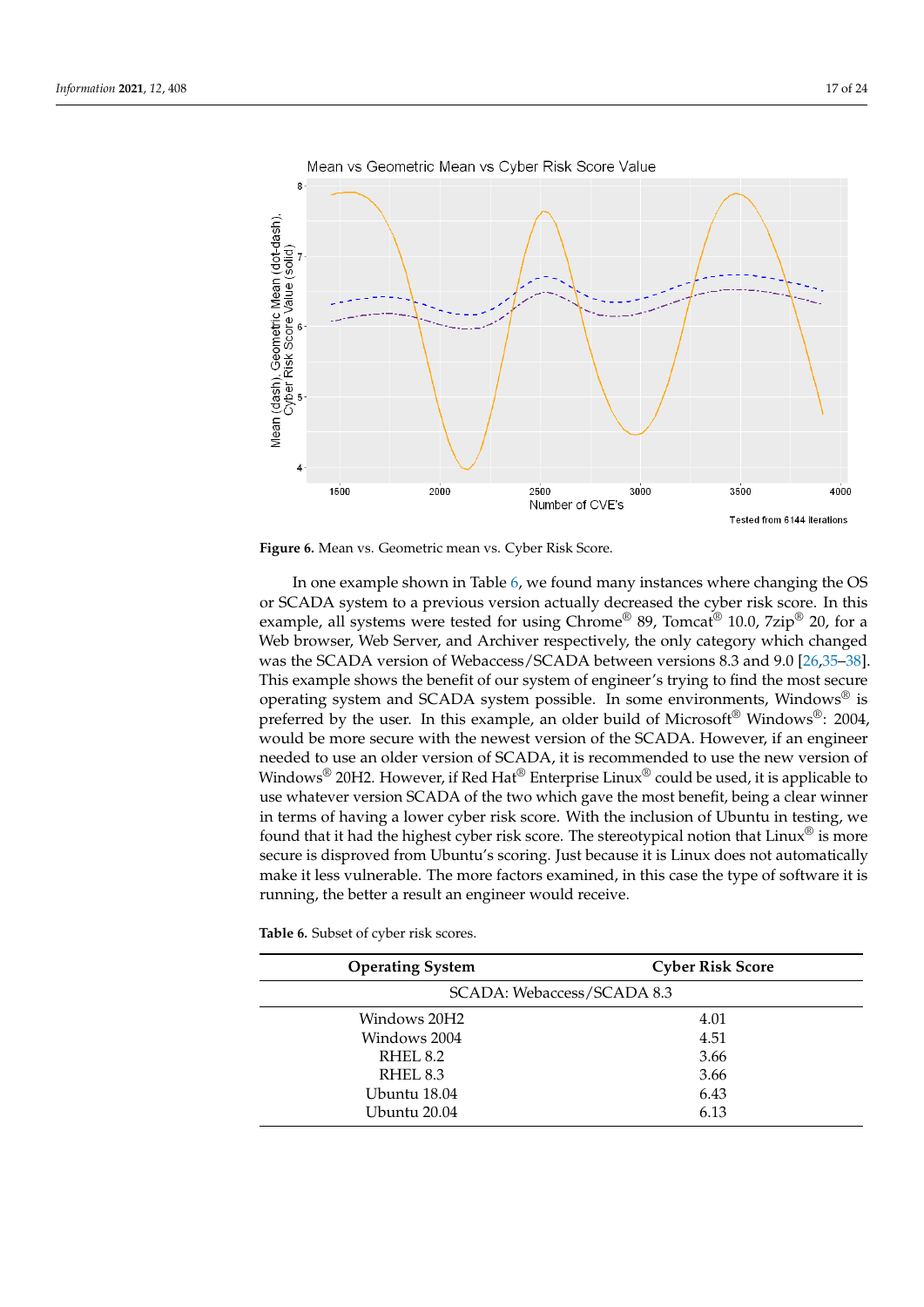| <b>Operating System</b>    | <b>Cyber Risk Score</b> |  |
|----------------------------|-------------------------|--|
| SCADA: Webaccess/SCADA 9.0 |                         |  |
| Windows 20H2               | 6.07                    |  |
| Windows 2004               | 4.51                    |  |
| RHEL 8.2                   | 3.66                    |  |
| RHEL 8.3                   | 3.66                    |  |
| Ubuntu 18.04               | 6.43                    |  |
| Ubuntu 20.04               | 6.13                    |  |
|                            |                         |  |

<span id="page-17-0"></span>**Table 6.** *Cont*.

### *4.1. Scalability*

In the interest of scalability, as mentioned before, we chose PostgreSQL® as an RDBMS system for handling relational data processing. This was chosen due to that we are not dealing with what may be seen as big data. Our data are only in the gigabyte range, and we felt that considering the dataset analyzed to be big data would be in error. If our data were more sizeable, we would have chosen to use other systems, such as Apache's Hadoop® framework or Spark®. Fortunately, having the power of a relational database such as PostgreSQL<sup>®</sup> allows us to have greater adaptability for our system to run on a wide range of server hardware and operating systems. It also has a greater reach of engineers and developers that have experience working with Postgres® and programs like it. We do have plans however to switch from unionizing our SQL queries into batches especially for systems that contains thousands of software components that would need to have a cyber risk score given on an hourly or daily basis. In testing, we also discovered that our system ran faster due to advanced internal caching techniques that Postgres® uses. As seen in Figure [7,](#page-18-0) query times were faster as the number of queries increased. This is furthers the reasoning in our choice of usingan RDBMS such as Postgres®. While it may seem inefficient with little traffic, it does better not worse with lots of traffic polling the server up to a certain point. The microservice architecture also helps this where traffic becomes overwhelmed in the system. It is noted that total query time was taken from the microservice side of the run, where normal network delays and transactional processing done in spring boot's JDBC is expected, but minimal in the measurement of time as seen in Figure [8,](#page-18-1) where RTT is never than a few milliseconds above the total query time.

### *4.2. Controlled Moving Target Defense*

To test the speed of our CMTD mechanism, we created a test bed that includes a powermeter from "Schneider Electric"®, Raspberry Pi, and a laptop running the "Ignition"® SCADA system. The version of "Ignition"<sup>®</sup> we chose is called the "Maker Edition" [\[24\]](#page-22-17). It is a version of "Ignition"® that is licensed for educational or personal use only. Our Raspberry Pi model is the Raspberry Pi 3 Model B. The overall flow of data can be seen in Figure [9.](#page-19-0) The powermeter reads information about devices connected to it, such as voltage and current, then sends those to the Raspberry Pi via the MODBUS® protocol. The Raspberry Pi reads these values with an OPC UA server that is written in the Python programming language using the FreeOpcUa library [\[39\]](#page-23-1). These values are then converted to OPC UA tags and are sent to the OPC UA client built into "Ignition"®. A SCADA client can be connected to "Ignition"® via a web browser on any device. Operating screens can be configured to see these values in a convenient way for the users.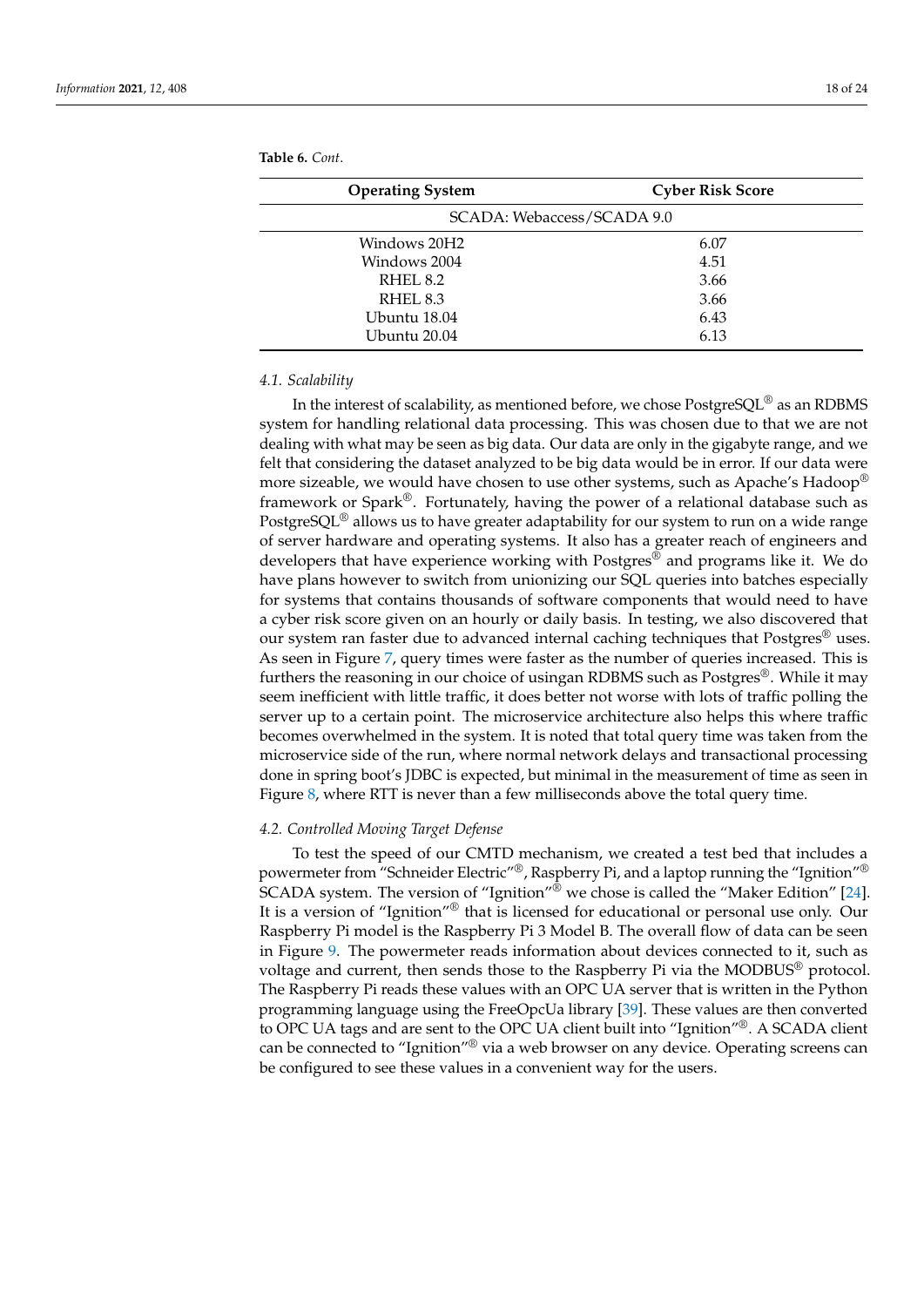<span id="page-18-0"></span>

Total Query Time (TQT) vs Test Iterations

**Figure 7.** SQL Query Time vs. Run Iteration.

<span id="page-18-1"></span>

**Figure 8.** SQL Query time vs. Round Trip Time.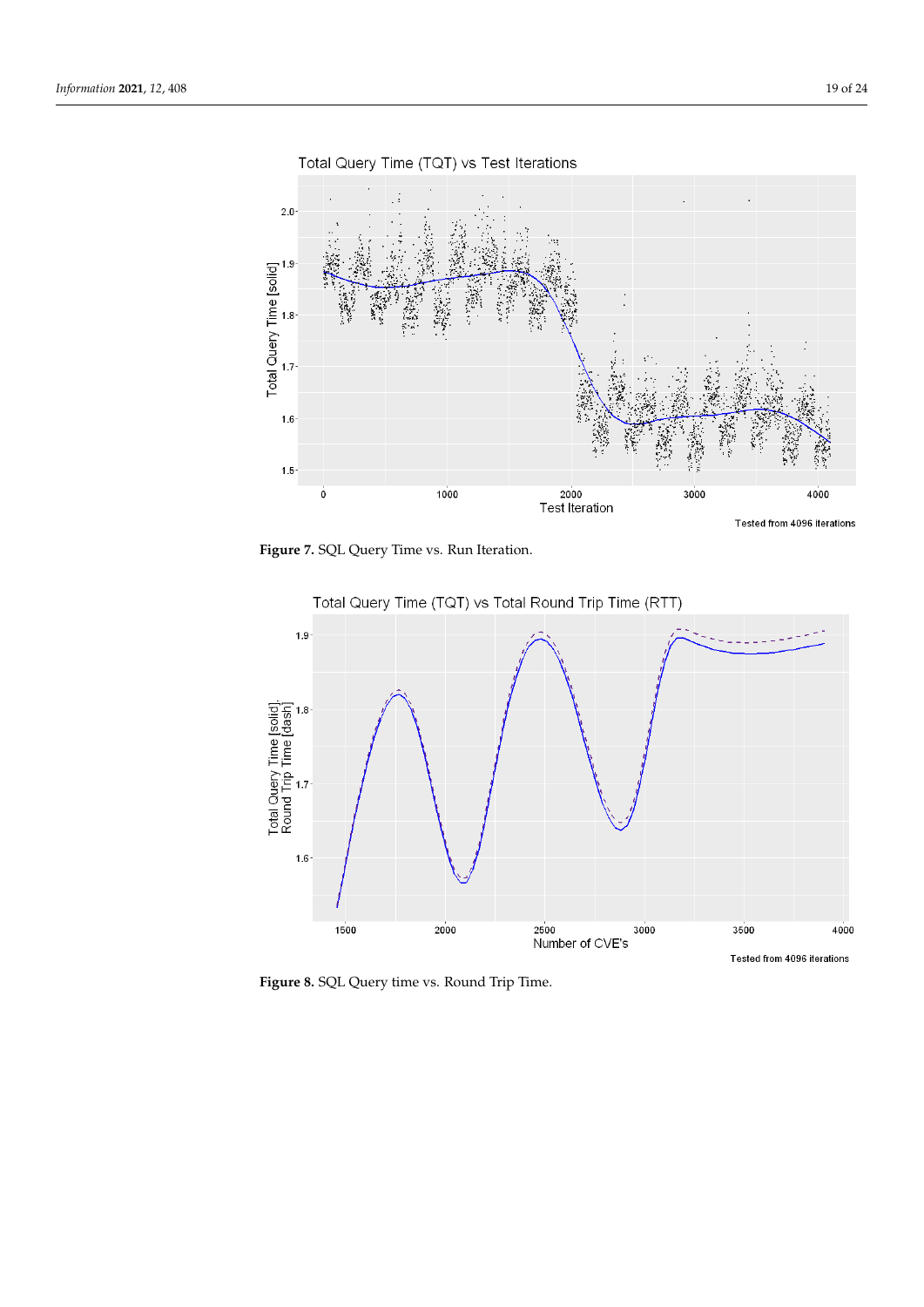<span id="page-19-0"></span>

### **Figure 9.** MTD Test Architecture.

The connection between the OPC UA server running on a device and the OPC UA client running in "Ignition"<sup>®</sup> is secured by the Basic256Sha256 security policy [\[40\]](#page-23-2) created by the OPC Foundation. The security mode used for the policy is "Sign and Encrypt". This mode provides data confidentiality and integrity for the communication channel. Confidentiality is provided by encrypting the data with the AES256-CBC algorithm. Integrity is provided because the sender signs the data with their private key, which is generated from the HMAC-SHA2-256 algorithm.

For added security, between the OPC UA server running on the Raspberry Pi and the OPC UA client running in "Ignition"®, we generate noise in the form of randomly generated OPC UA tags. The values that can be assigned to the tags follow a discrete uniform distribution. They can be configured to be in any range that the user wants to set, so any value within that range will have equal probability to be used for the fake tags. These fake tags are sent to the "Ignition"® SCADA system through the same channel as the tags that hold the real values read from the power meter. In order to not confuse the operators of the SCADA system, the fake values are not visualized on the screen of the SCADA client. However, since the OPC UA client on "Ignition"<sup>®</sup> is still receiving the tags through the communication channel from the OPC UA server, if any attackers are theoretically able to break the encryption and see the data in plaintext, they will see both the real and fake tags, and must determine which are the real tags representing data from the power meter.

The key component of this CMTD procedure is changing the IP address of the Raspberry Pi. The scripts that change the network adapter properties of the Pi are Bash [\[41\]](#page-23-3) shell scripts. The scripts use Linux commands to change the IP address of the device they are located on by changing the IP of the network interface. Once the IP of the network interface has been changed, the script stops the running OPC UA server and starts a different one that is configured to run on the new IP address. The new OPC UA server is also configured to run on a different port than the previous one. Our CPS test bed includes a computer that is running the "Ignition"® Supervisory Control And Data Acquisition (SCADA) server. "Ignition"<sup>®</sup> has a connection preconfigured for both of the OPC UA servers, so whenever the new server starts, the connection is automatically established and data from the sensors can be transferred again. The number of scripts and OPC UA servers on the device depends on how many different IP addresses the system administrators want to switch to. Below is the description of the system configuration where the experiment was conducted: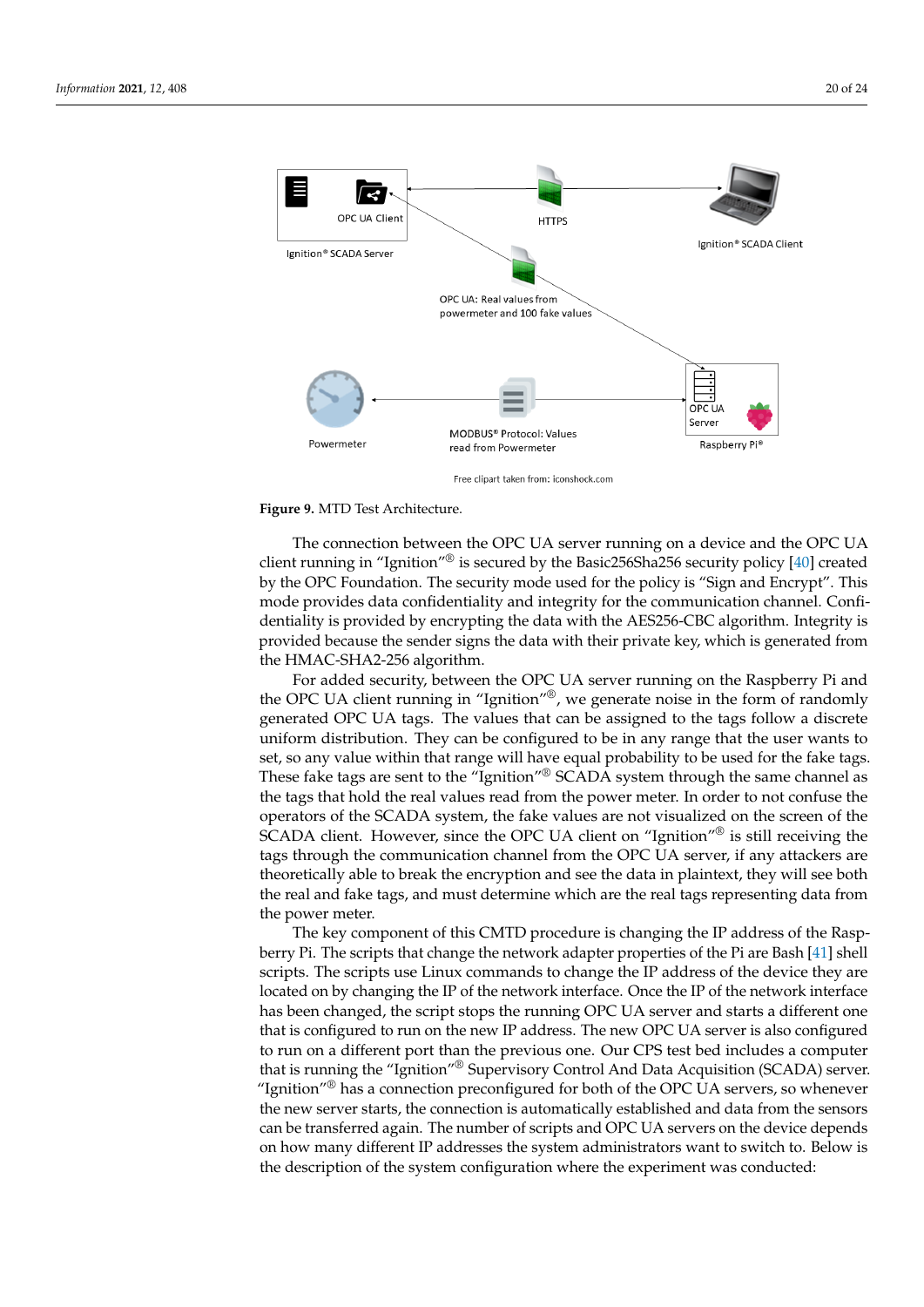- SBC: Raspbery Pi 3® (Raspberry Pi is a trademark of the Raspberry Pi Foundation [\[42\]](#page-23-4)) Model B
- CPU: Quad Core 1.2 GHz Broadcom® BCM2837; RAM 1 GB DDR3
- OS: Raspberry Pi OS®; Kernel 5.10 64 Bit
- SCADA: Ignition Maker Edition<sup>TM</sup> version 8.1.1; Ignition Designer<sup>TM</sup> version 1.1.1

The evaluation of this test bed measures the time it takes from starting the CMTD process to when it finishes. The process stops the running OPC UA server on the Raspberry Pi, changes the IP address of the Raspberry Pi, then starts a new OPC UA server. The measurements start when the running OPC UA server is stopped, and end when the "Ignition" $^{\circledR}$  SCADA server connects to the new OPC UA server. There were 202 measurements taken from this experiment, and the results can be found in Figure [10.](#page-20-1) We found that the maximum time for "Ignition"® to connect to the new OPC UA server was 11.353 seconds, the mean was 9.722 seconds, and the minimum was 9.473 seconds. A lot of this time can be contributed to the OPC UA server starting, then "Ignition"<sup>®</sup> polling for the new connection.

<span id="page-20-1"></span>

**Figure 10.** MTD Test Results.

### <span id="page-20-0"></span>**5. Conclusions**

In this paper, we presented a CVE-based methodology to evaluate the cyber risk score of each separate CPS component, including software and hardware components, and the total CPS risk score in automatic continuous mode. Our solution allows CPS designers and operators to determine the most secure CPS configuration for newly designed CPS and components to reconfigure or replace existing CPS. The "What If" functionality allows us to evaluate how replacing one or several CPS components would affect the total CPS cyber risk score.

We conclude by testing our VERCASM-CPS cyber risk evaluation engine that some Linux<sup>®</sup> distributions are less secure than Microsoft<sup>®</sup> Windows<sup>®</sup> 10. VERCASM-CPS showed that even a well developed  $\text{Linux}^{\circledR}$  distribution such as Canonical<sup>®</sup> Linux Ubuntu<sup>®</sup> *20.04* and *18.04* is less secure than Microsoft® Windows® 10 in build numbers *2004* and *20H2*; this is shown as of 31 July 2021. It should also be noted that Red Hat® Enterprise Linux® is more secure than Canonical® Linux Ubuntu® *20.04* and *18.04* , even though they have the same underlying kernel controlling both of them. This illustrates that, while the kernel is important, it is not always the true root cause of cyber vulnerabilities. Evaluating the cyber risk of separate CPS components independent of each other allows us to identify the most vulnerable CPS components that have a higher risk of being exploited.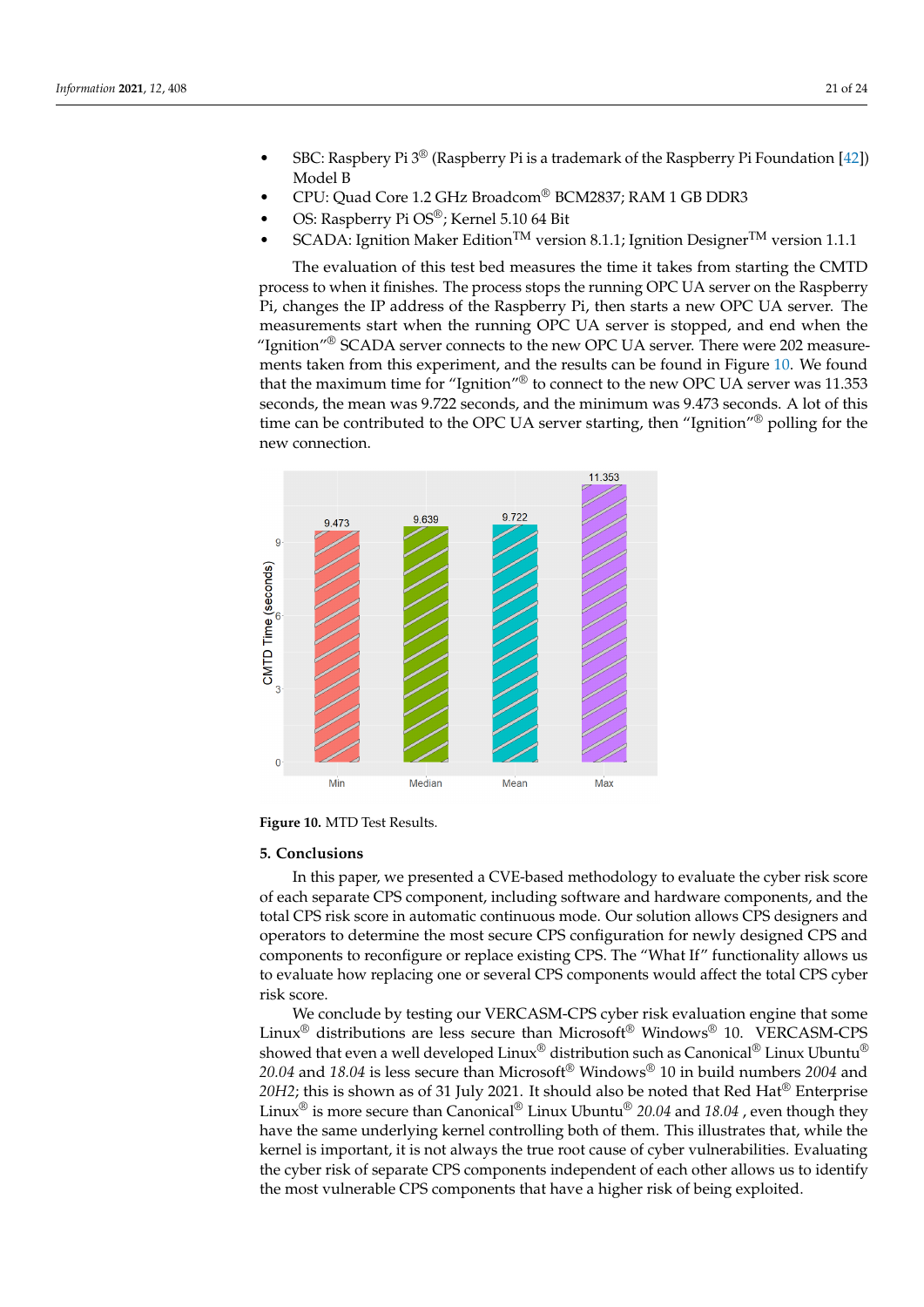Our Controlled Moving Target Defense solution is integrated with the VERCASM-CPS cyber risk evaluation engine and supports the replacement of vulnerable CPS components in manual or continuous automatic modes. While the vulnerable component replacement is in progress, our solution reconfigures the CPS to reduce the attack surface and make the CPS more resilient against cyber attacks. In our CPS reconfiguration experiment, we found that the overall process of changing the IP address of a Raspberry Pi and automatic reconnection to a new OPC UA server takes 9.7 s on average. The actual time to change the IP address of the Raspberry Pi is negligible compared with the time taken to reconnect with an OPC UA server.

# <span id="page-21-2"></span>**6. Future Work**

We plan on expanding our VERCASM-CPS software package into the form of virtualized and distributed Linux environments. We also plan to improve the performance of our solution by employing a caching technique and batch processing. To store configurations used in each microservice in our framework, we plan to employ a "PROSPECD" secure data container [\[43\]](#page-23-5), which supports fine-grained role-based and attribute-based access control. This would also be integrated with a Relational Database Management System.

**Author Contributions:** Conceptualization, B.N., D.U., T.B. and M.R.; methodology, B.N., D.U., T.B. and M.H.; Software, B.N. and T.B.; validation, B.N., T.B. and M.H.; formal analysis, M.H. and D.U.; investigation, B.N., D.U., T.B. and M.H.; resources, B.N., D.U. and T.B.; data curation, B.Northern; writing—original draft preparation, B.N., D.U., T.B. and M.H.; writing—review and editing, B.N., D.U., T.B., M.H. and M.R.; visualization, B.Northern and T.B.; supervision, D.U.; project administration, D.U.; funding acquisition, D.U. All authors have read and agreed to the published version of the manuscript.

**Funding:** This research received no external funding.

**Institutional Review Board Statement:** Not applicable.

**Informed Consent Statement:** Not applicable.

**Data Availability Statement:** For evaluating our methodology, we used publicly available database of vulnerabilities at <https://nvd.nist.gov/vuln/data-feeds> (accessed on 22 August 2021), applied SQL query from Listing [3](#page-8-0) and the formula from Theorem 1.

**Acknowledgments:** We thank the Department of Computer Science and Cyber Education Research and Outreach Center (CEROC) at Tennessee Technological University for providing funds and resources for this project. We thank David Smith from Tennessee Technological University for providing mathematical insight to aspects of this paper. We thank Robert Craven and Haley Smallwood from Center for Energy Systems Research (CESR) at Tennessee Technological University for help with assembling the experimental testbed with the power meter.

**Conflicts of Interest:** The authors declare no conflict of interest.

### **References**

- <span id="page-21-0"></span>1. Schneider Electric SE. Schneider Electric Terms of Use. 2014. Available online: [https://www.se.com/us/en/about-us/legal/](https://www.se.com/us/en/about-us/legal/terms-of-use.jsp) [terms-of-use.jsp](https://www.se.com/us/en/about-us/legal/terms-of-use.jsp) (accessed on 28 August 2021).
- <span id="page-21-1"></span>2. Florida Water Plant Hack: Leaked Credentials Found in Breach Database. Available online: [https://threatpost.com/florida](https://threatpost.com/florida-water-plant-hack-credentials-breach/163919/)[water-plant-hack-credentials-breach/163919/](https://threatpost.com/florida-water-plant-hack-credentials-breach/163919/) (accessed on 4 August 2021).
- <span id="page-21-3"></span>3. Aksu, M.U.; Dilek, M.H.; Tatlı, E.˙I.; Bicakci, K.; Dirik, H.I.; Demirezen, M.U.; Aykır, T. A quantitative CVSS-based cyber security risk assessment methodology for IT systems. In Proceedings of the 2017 International Carnahan Conference on Security Technology (ICCST), Madrid, Spain, 23–26 October 2017; pp. 1–8.
- <span id="page-21-4"></span>4. Spring, J.; Hatleback, A.; Manion, A.; Shic, D. Towards Improving CVSS. Available online: [https://resources.sei.cmu.edu/asset\\_](https://resources.sei.cmu.edu/asset_files/WhitePaper/2018_019_001_538372.pdf) [files/WhitePaper/2018\\_019\\_001\\_538372.pdf](https://resources.sei.cmu.edu/asset_files/WhitePaper/2018_019_001_538372.pdf) (accessed on 28 August 2021).
- <span id="page-21-5"></span>5. FIRST.Org, Inc. Common Vulnerability Scoring System Version 3.1: Specification Document. 2019. Available online: [https:](https://www.first.org/cvss/v3-1/cvss-v31-specification_r1.pdf) [//www.first.org/cvss/v3-1/cvss-v31-specification\\_r1.pdf](https://www.first.org/cvss/v3-1/cvss-v31-specification_r1.pdf) (accessed on 17 June 2021).
- <span id="page-21-6"></span>6. Chang, Y.Y.; Zavarsky, P.; Ruhl, R.; Lindskog, D. Trend analysis of the cve for software vulnerability management. In Proceedings of the 2011 IEEE Third International Conference on Privacy, Security, Risk and Trust and 2011 IEEE Third International Conference On Social Computing, Boston, MA, USA, 9–11 October 2011; pp. 1290–1293.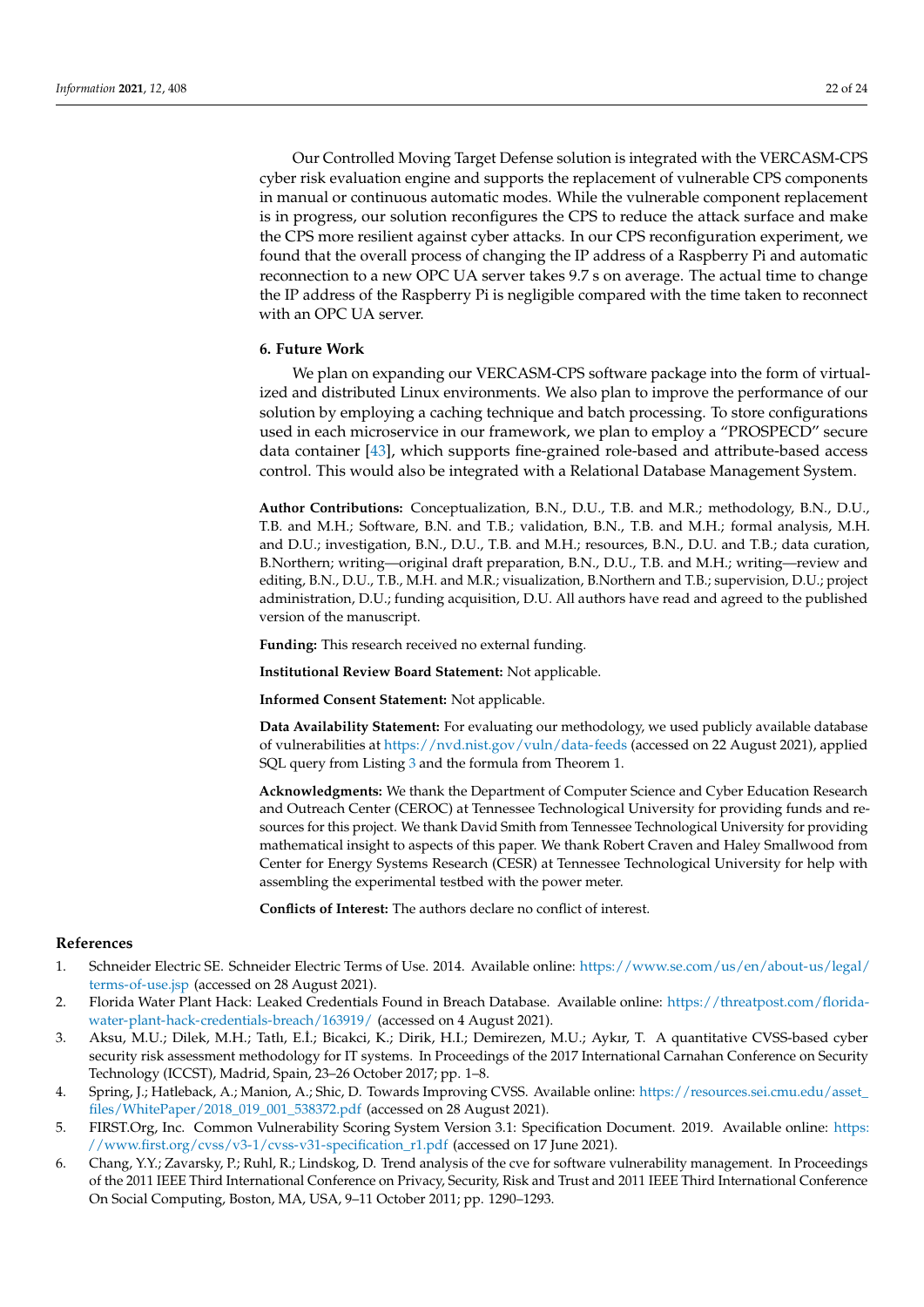- <span id="page-22-0"></span>7. Tripathi, A.; Singh, U.K. On prioritization of vulnerability categories based on CVSS scores. In Proceedings of the 2011 6th International Conference on Computer Sciences and Convergence Information Technology (ICCIT), Seogwipo, Korea, 29 November–1 December 2011; pp. 692–697.
- <span id="page-22-1"></span>8. Allodi, L.; Massacci, F. A preliminary analysis of vulnerability scores for attacks in wild: The ekits and sym datasets. In Proceedings of the 2012 ACM Workshop on Building Analysis Datasets and Gathering Experience Returns for Security, New York, NY, USA 15 October 2012; pp. 17–24.
- <span id="page-22-2"></span>9. Tenable, Inc. Legal Information. 2017. Available online: <https://www.tenable.com/legal> (accessed on 20 August 2021).
- <span id="page-22-3"></span>10. Tenable. Calculating Known and Unknown Risk: The Math behind the Cyber Exposure Score. 2020. Available online: [https:](https://www.tenable.com/whitepapers/calculating-known-and-unknown-risk-the-math-behind-the-cyber-exposure-score) [//www.tenable.com/whitepapers/calculating-known-and-unknown-risk-the-math-behind-the-cyber-exposure-score](https://www.tenable.com/whitepapers/calculating-known-and-unknown-risk-the-math-behind-the-cyber-exposure-score) (accessed on 20 August 2021).
- <span id="page-22-4"></span>11. Vulnerability Assessment Platform. Available online: <https://vulners.com> (accessed on 18 August 2021).
- <span id="page-22-5"></span>12. Schlette, D.; Menges, F.; Baumer, T.; Pernul, G. Security Enumerations for Cyber-Physical Systems. In *Data and Applications Security and Privacy XXXIV*; Singhal, A., Vaidya, J., Eds.; Springer International Publishing: Cham, Switzerland, 2020; pp. 64–76.
- <span id="page-22-6"></span>13. Jacobs, J.; Romanosky, S.; Adjerid, I.; Baker, W. Improving vulnerability remediation through better exploit prediction. *J. Cybersecur.* **2020**, *6*, tyaa015, doi[:10.1093/cybsec/tyaa015.](https://doi.org/10.1093/cybsec/tyaa015)
- <span id="page-22-7"></span>14. FIRST.Org, Inc. Exploit Prediction Scoring System (EPSS). 2021. Available Online: <https://www.first.org/epss/model> (accessed on 8 September 2021).
- <span id="page-22-8"></span>15. Nikoloudakis, Y.; Kefaloukos, I.; Klados, S.; Panagiotakis, S.; Pallis, E.; Skianis, C.; Markakis, E.K. Towards a Machine Learning Based Situational Awareness Framework for Cybersecurity: An SDN Implementation. *Sensors* **2021**, *21*, 4939. doi[:10.3390/s21144939.](https://doi.org/10.3390/s21144939)
- <span id="page-22-9"></span>16. Chavez, A.R. Moving Target Defense to Improve Industrial Control System Resiliency. In *Industrial Control Systems Security and Resiliency*; Springer: Berlin/Heidelberg, Germany, 2019; pp. 143–167. doi[:10.1007/978-3-030-18214-4\\_8.](https://doi.org/10.1007/978-3-030-18214-4_8)
- <span id="page-22-10"></span>17. Sengupta, S. Moving Target Defense: A Symbiotic Framework for AI & Security (Doctoral Consortium). 2017. Available Online: [http://www.public.asu.edu/~ssengu15/files/AAMAS\\_DC.pdf](http://www.public.asu.edu/~ssengu15/files/AAMAS_DC.pdf) (accessed on 8 September 2021).
- <span id="page-22-11"></span>18. Markakis, E.; Nikoloudakis, Y.; Pallis, E.; Manso, M. Security assessment as a service cross-layered system for the adoption of digital, personalised and trusted healthcare. In Proceedings of the 2019 IEEE 5th World Forum on Internet of Things (WF-IoT), Limerick, Ireland, 15–18 April 2019; pp. 91–94.
- <span id="page-22-12"></span>19. Markakis, E.; Nikoloudakis, Y.; Mastorakis, G.; Mavromoustakis, C.X.; Pallis, E.; Sideris, A.; Zotos, N.; Antic, J.; Cernivec, A.; Fejzic, D.; others. Acceleration at the edge for supporting smes security: The fortika paradigm. *IEEE Commun. Mag.* **2019**, *57*, 41–47.
- <span id="page-22-13"></span>20. Toupas, P.; Chamou, D.; Giannoutakis, K.M.; Drosou, A.; Tzovaras, D. An Intrusion Detection System for Multi-class Classification Based on Deep Neural Networks. In Proceedings of the 2019 18th IEEE International Conference On Machine Learning and Applications (ICMLA), Boca Raton, FL, USA, 16–19 December 2019; pp. 1253–1258. doi[:10.1109/ICMLA.2019.00206.](https://doi.org/10.1109/ICMLA.2019.00206)
- <span id="page-22-14"></span>21. Fielding, R.T.; Taylor, R.N. *Architectural Styles and the Design of Network-Based Software Architectures*; University of California: Irvine, CA, USA, 2000; Volume 7.
- <span id="page-22-15"></span>22. Netflix. Eureka. 2021. Available online: <https://github.com/Netflix/eureka> (accessed on 20 August 2021).
- <span id="page-22-16"></span>23. Public Interest Inc. Debian Trademarks. 2013. Available online: <https://www.debian.org/trademark> (accessed on 27 August 2021).
- <span id="page-22-17"></span>24. Inductive Automation, Maker Edition. Available online: [https://docs.inductiveautomation.com/display/DOC81/Maker+](https://docs.inductiveautomation.com/display/DOC81/Maker+Edition) [Edition](https://docs.inductiveautomation.com/display/DOC81/Maker+Edition) (accessed on 13 June 2021).
- <span id="page-22-18"></span>25. PHP Group. Website Copyright. 2021. Available online: <https://www.php.net/copyright.php> (accessed on 21 August 2021).
- <span id="page-22-19"></span>26. Oracle Legal: Copyright Information. Available online: <https://www.oracle.com/legal/copyright.html> (accessed on 25 August 2021).
- <span id="page-22-20"></span>27. PostgreSQL Community Association of Canada. 2020. Trademark Policy. Available online: [https://www.postgresql.org/about/](https://www.postgresql.org/about/policies/trademarks/) [policies/trademarks/](https://www.postgresql.org/about/policies/trademarks/) (accessed on 22 August 2021).
- <span id="page-22-21"></span>28. Red Hat. Trademark Guidelines and Policies. 2021. Available online: [https://www.redhat.com/en/about/trademark-guidelines](https://www.redhat.com/en/about/trademark-guidelines-and-policies)[and-policies](https://www.redhat.com/en/about/trademark-guidelines-and-policies) (accessed on 20 August 2021).
- <span id="page-22-22"></span>29. Clark-Carter, D. *Measures of Central Tendency*; Elsevier: Amsterdam, The Netherlands, 2010. doi:10.1016/B978-0-08-044894- 7.01343-9.
- <span id="page-22-23"></span>30. Salt Project. Available online: <https://saltproject.io/> (accessed on 26 July 2021).
- <span id="page-22-24"></span>31. Intel Inc. 2020. Intel® Trademark & Company Name Usage Guidelines. Available online: [www.intel.com/content/www/us/en/](www.intel.com/content/www/us/en/trademarks/intel.html) [trademarks/intel.html](www.intel.com/content/www/us/en/trademarks/intel.html) (accessed on 24 April 2021).
- <span id="page-22-25"></span>32. Arm Trademarks. Available online: <https://www.arm.com/company/policies/trademarks> (accessed on 12 June 2021).
- <span id="page-22-26"></span>33. Macgill, C. Cartesian Products and Relations. Available online: <https://www.math.uvic.ca/faculty/gmacgill/guide/RF.pdf> (accessed on 8 March 2021).
- <span id="page-22-27"></span>34. Advanced Micro Devices. Trademark Information. 2021. Available online: <https://www.amd.com/en/corporate/trademarks> (accessed on 27 August 2021).
- <span id="page-22-28"></span>35. The Apache Software Foundation. Frequently Asked Questions about the ASF's Trademarks and Their Allowable Uses. 2019. Available online: <www.apache.org/foundation/marks/faq/> (accessed on 25 August 2021).